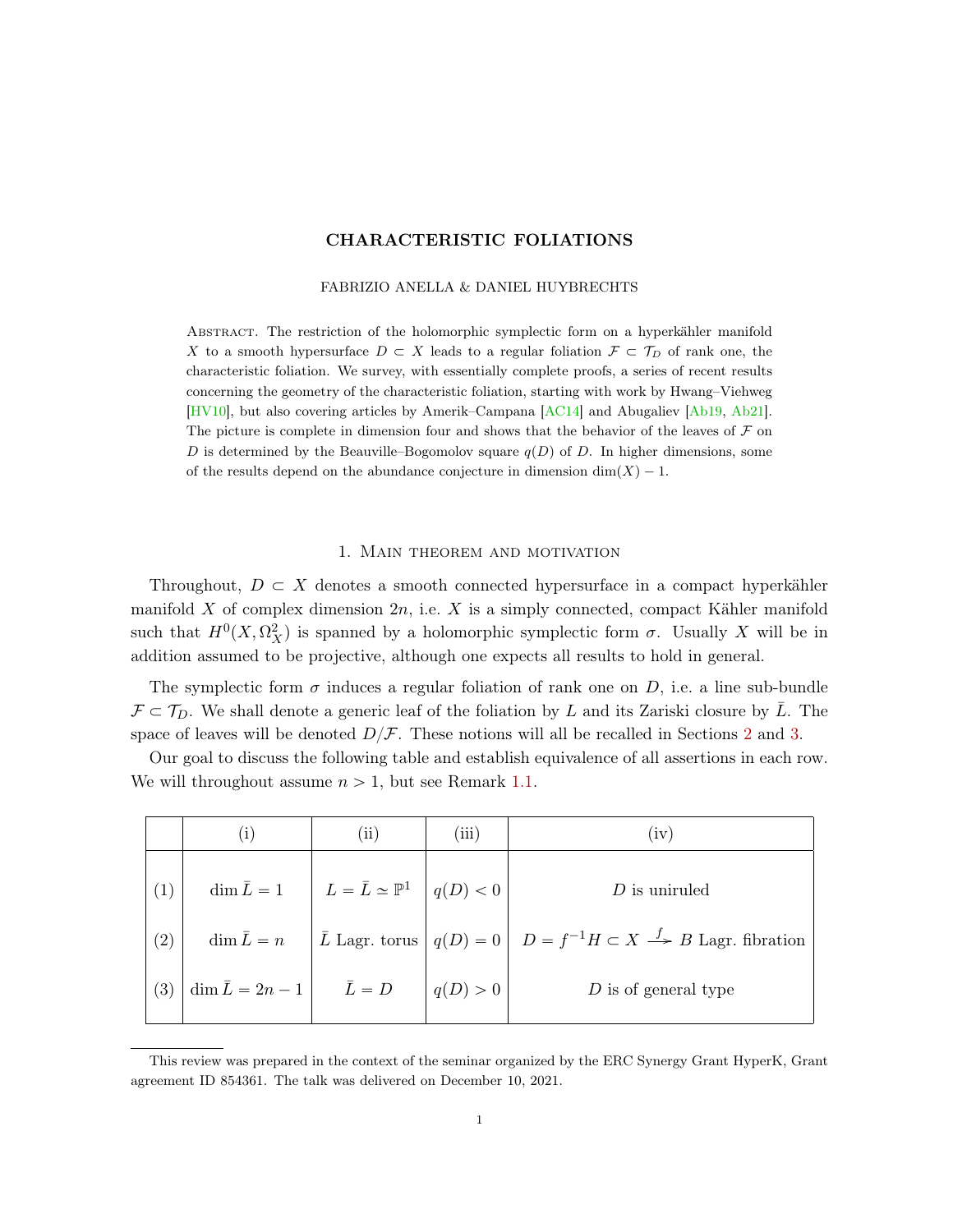Essentially, in each row the four conditions are known or at least expected to be equivalent to each other. The assumption on  $D$  to be smooth is essential, see Section [8.2.](#page-16-0) The following serves as a guide for what will be discussed in the subsequent sections, where precise references will be provided.

Case (1): Closed leaves.

$$
(1): (i) \xrightarrow{\S 4.1} (iv) \xrightarrow{\S 4.2} (iii) \xrightarrow{\S 4.3} (iv) \xrightarrow{\S 4.4} (i)
$$

Additionally, we observe the easy equivalence (i)  $\xleftrightarrow{\S^{4.5}}$  $\xleftrightarrow{\S^{4.5}}$  $\xleftrightarrow{\S^{4.5}}$  (ii).

Case (2): Lagrangian fibrations.

$$
(2): (i) \xrightarrow{\S 5.1} (iii) \xrightarrow{\S 5.2} (iv) \xrightarrow{\S 5.4} (i)
$$

The green color of the arrows indicates that this direction is currently only proved assuming the abundance conjecture in dimension  $2n - 1$ , so the proof is only complete for  $n = 2$ .

We also address (iv)  $\Rightarrow$  (ii)  $\Rightarrow$  (i) in Section [5.5.](#page-12-0)

Case (3): Dense leaves

$$
(3): (i) \xrightarrow{\S 6.1} (iii) \xrightarrow{\S 6.2} (iv) \xrightarrow{\S 6.3} (iii) \xrightarrow{\S 6.4} (i)
$$

Note that the equivalence (i)  $\Leftrightarrow$  (ii) is clear in this case.

Additionally, we will also provide a direct argument for (iv)  $\xrightarrow{\S 6.5}$  $\xrightarrow{\S 6.5}$  $\xrightarrow{\S 6.5}$  (i).

<span id="page-1-1"></span>**Remark 1.1.** Let us consider the case  $n = 1$ , i.e. X a K3 surface. Then, a smooth hypersurface  $D \subset X$  is just a smooth curve. Clearly, in this case (i) holds in all three cases (1), (2), and (3). The equivalence of the other conditions (ii), (iii), and (iv) in (1) and (2) and of (iii) and (iv) in (3) is well known.

### 2. Preparations I: Linear algebra of the characteristic foliation

<span id="page-1-0"></span>We collect some linear algebra results and discuss applications to the geometry of the leaves of a foliation.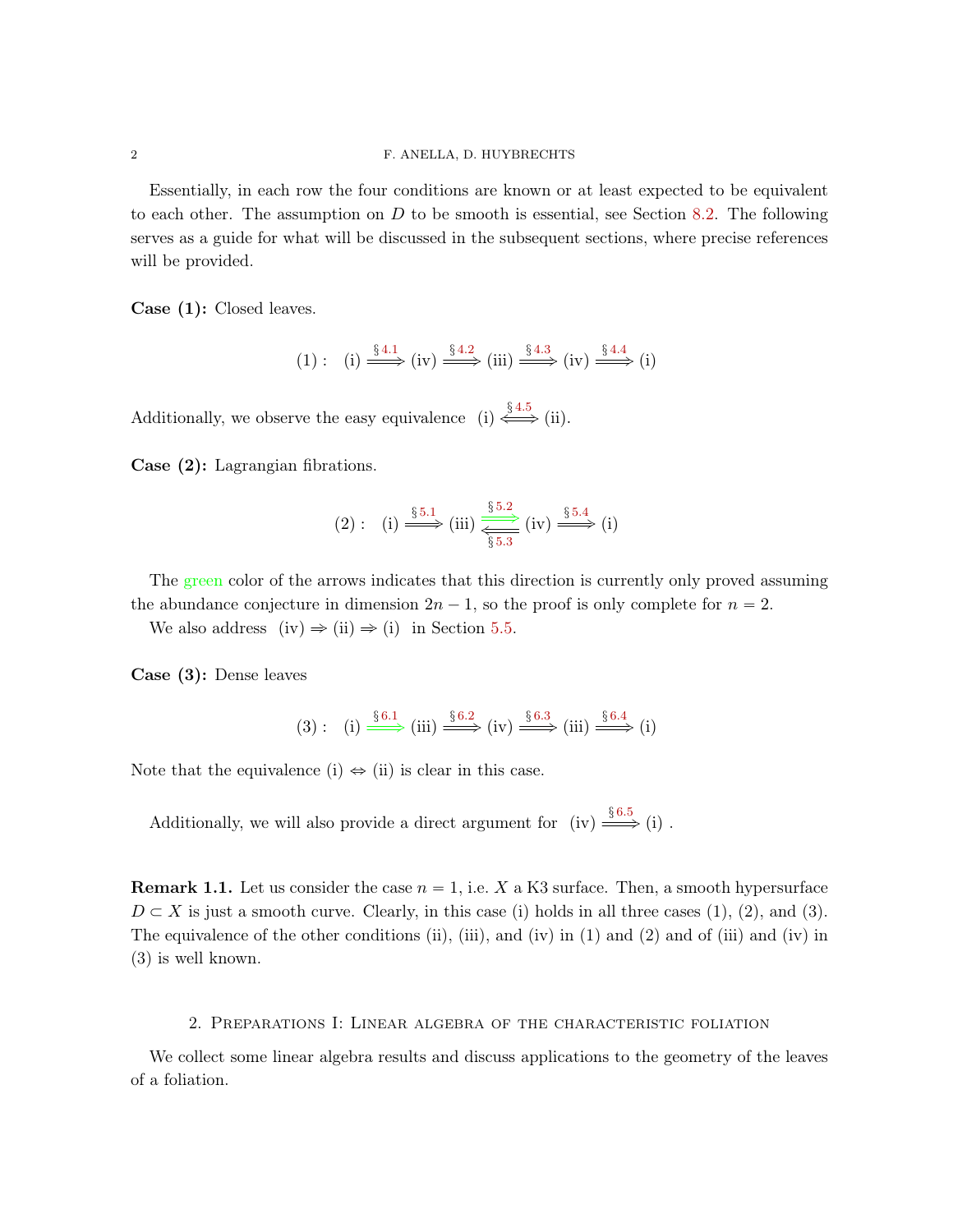2.1. We begin with discussing some easy linear algebra results that will be used throughout the later sections.

Let W be a vector space together with a symplectic structure  $\sigma$ , i.e.  $\sigma \in \bigwedge^2 W^*$  such that the induced map  $\sigma: W \xrightarrow{\sim} W^*$  is an isomorphism. In this situation, the dimension of W is even, so  $\dim W = 2n$ .

<span id="page-2-0"></span>**Lemma 2.1.** Assume  $V \subset W$  is a subspace of codimension one. Then the subspace

$$
F:=\ker\left(\sigma|_V\colon\, V{\longrightarrow\!\!\!\!\!\!\!\!\longrightarrow} W\stackrel{\sigma}{\longrightarrow} W^*\longrightarrow\!\!\!\!\!\longrightarrow V^*\,\right)\subset V
$$

is of dimension one.

Similarly, if  $U \subset W$  is of codimension two, then either dim ker $(\sigma|_U : U \rightarrow U^*) = 2$  or *Sumuary, y U*  $\subset$  *W is of coarmension two,*<br> $\sigma|_U \in \bigwedge^2 U^*$  is non-degenerate, i.e.  $\ker(\sigma|_U) = 0$ .

*Proof.* Since  $W \rightarrow W^* \rightarrow V$  has a one-dimensional kernel, we have dim  $F \leq 1$ . Furthermore, *Froof.* Since  $W \to W \to V$  has a one-dimensional kerner, we have dim  $F \le 1$ . Furthermore, since dim  $V = 2n - 1$  is odd, the alternating form  $\sigma|_V \in \bigwedge^2 V^*$  cannot be non-degenerate, i.e.  $\ker(\sigma|_V) \neq 0$ . Hence, dim  $F = 1$ . The proof of the second assertion is analogous.

<span id="page-2-1"></span>**Lemma 2.2.** Assume  $V \subset W$  is of codimension one and let  $F = \text{ker}(\sigma|_V) \subset V$ . Then  $\sigma$ naturally induces a symplectic structure  $\bar{\sigma}$  on  $V/F$ .

*Proof.* By definition of F, the restriction  $\sigma|_V: V \to V^*$  factorizes as  $V \to V/F \hookrightarrow V^*$ . By definition of F, the image takes value in  $(V/F)^* \subset V^*$ , which for dimension reasons gives  $\bar{\sigma}$ :  $V/F \rightarrow (V/F)^*$ .

Here are a few more concepts from linear algebra: A subspace  $U \subset W$  of codimension c is Free are a lew more concepts from linear algebra: A s<br>called *isotropic* if  $q|_U \in \bigwedge^2 U^*$  is trivial or, equivalently, if

$$
U \subset U^{\perp} := \ker(W \xrightarrow{\sim} W^* \longrightarrow U^*) = \{ w \in W \mid q(U, w) = 0 \}.
$$

If  $U^{\perp} \subset U$ , the subspace is called *coisotropic*. Since by definition  $U^{\perp}$  is of dimension c, a subspace  $U \subset W$  is coisotropic if and only if dim ker $(\sigma|_U : U \to U^*) = c$ . Finally,  $U \subset W$  is Lagrangian if U is simultaneously isotropic and coisotropic, i.e.  $U = U^{\perp}$ .

<span id="page-2-2"></span>**Lemma 2.3.** Assume  $V \subset W$  is of codimension one and let  $F = \text{ker}(\sigma|_V) \subset V$ .

(i) Then for any Lagrangian subspace  $U \subset W$  that is contained in V one has  $F \subset U$ .

(ii) If a subspace of codimension two  $U \subset W$  is contained in V and  $F \subset U$ , then U is coisotropic.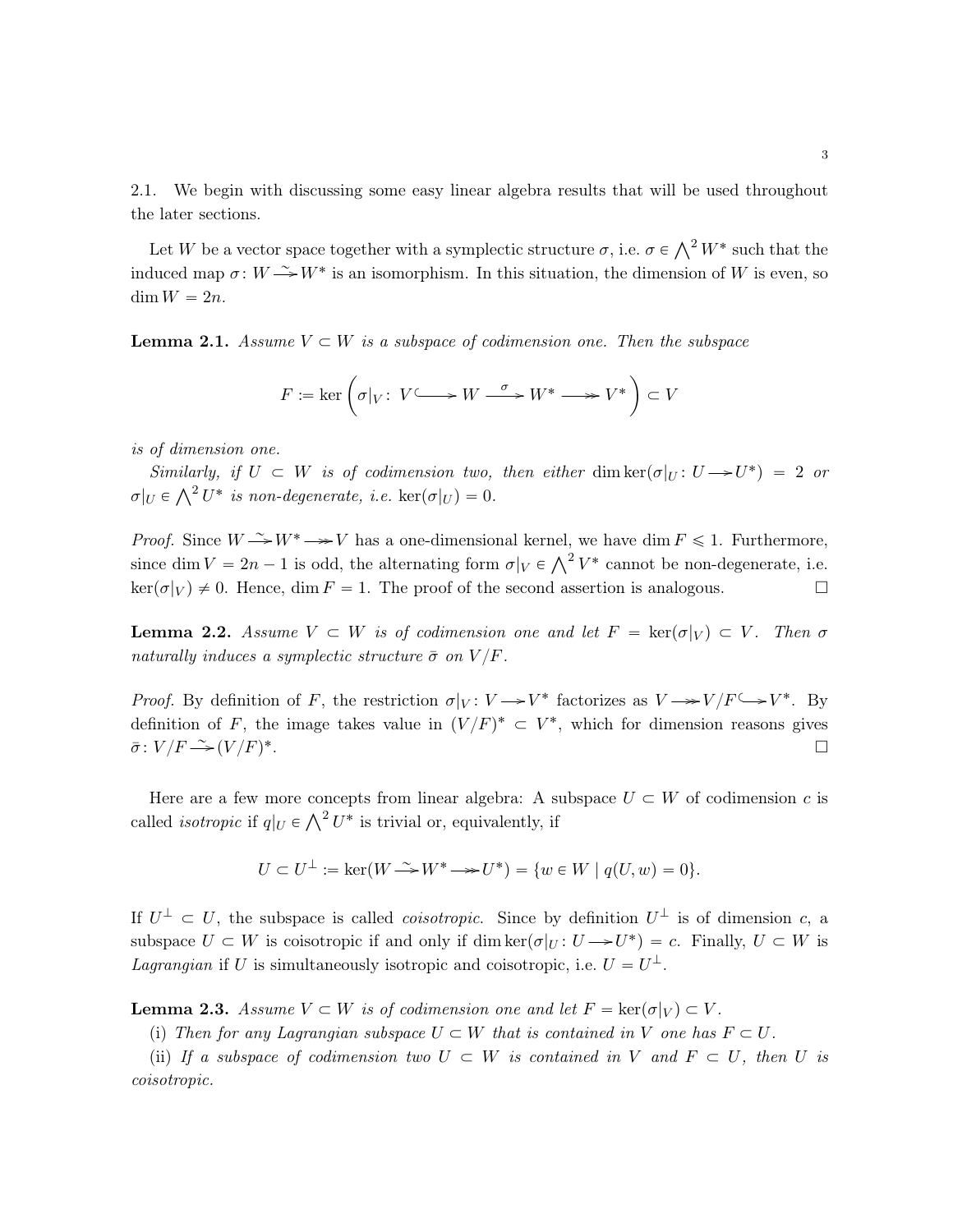<span id="page-3-2"></span>Proof. The first claim follows from the commutativity of the diagram



and the assumption that U is Lagrangian, which implies that  $U = \text{ker}(W \to W^* \to U^*)$ .

For the second assertion apply Lemma [2.1.](#page-2-0) Since  $F \subset U \subset V$ , the restriction  $\sigma|_U$  is degenerate and, therefore, dim ker $(\sigma_U) = 2$ .

<span id="page-3-1"></span>2.2. A regular foliation of a smooth variety (or complex manifold)  $D$  is a locally free subsheaf  $\mathcal{F} \subset \mathcal{T}_D$  with locally free quotient and such that F is integrable, i.e.  $[\mathcal{F}, \mathcal{F}] \subset \mathcal{F}$ . Note that the integrability condition is automatically satisfied if  $rk(\mathcal{F}) = 1$ , which is the case of interest to us.

A leaf of a foliation is a maximal connected and immersed complex submanifold  $L \subset D$ with  $\mathcal{F}|_L = \mathcal{T}_L$  as subsheaves of  $\mathcal{T}_D|_L$ . The integrability condition ensures that there exists a (unique) leaf through any point of D. A submanifold  $Z \subset D$  is *invariant* under the foliation if  $\mathcal{F}|_Z \subset \mathcal{T}_Z$  as subsheaves of  $\mathcal{T}_D|_Z$ . If Z is a singular subvariety of D, then we call Z invariant if its smooth locus is invariant. It is not hard to see that the Zariski closure of an invariant complex submanifold is invariant. Also note that every leaf L intersecting an invariant submanifold  $Z \subset D$  is contained in its closure.

A leaf  $L \subset D$  is typically not closed. Its Zariski closure  $\overline{L} \subset D$  can be identified with the smallest subvariety containing  $L$  that is invariant under the foliation.

Consider now the case of a smooth hypersurface  $D \subset X$  of a compact hyperkähler manifold. By virtue of Lemma [2.1,](#page-2-0) the kernel

$$
\mathcal{F} := \ker\left(\sigma|_{D}: \mathcal{T}_{D} \longrightarrow \mathcal{T}_{X}|_{D} \longrightarrow \Omega_{X}^{*}|_{D} \longrightarrow \Omega_{D}^{*}\right) \subset \mathcal{T}_{D}
$$

is a sub-line bundle with locally free kernel. It is called the characteristic foliation of the hypersurface  $D \subset X$  and was first studied by Hwang and Viehweg [\[HV10\]](#page-18-0).

<span id="page-3-0"></span>**Lemma 2.4.** The normal bundle of the characteristic foliation  $\mathcal{N}_{\mathcal{F}} := \mathcal{T}_{D}/\mathcal{F}$  is naturally endowed with a symplectic structure and

$$
\mathcal{F} \simeq \omega_D^*.
$$

In particular, any local transverse section  $\Sigma$  of a leaf  $L \subset D$  has a natural symplectic structure.

*Proof.* The first assertion follows from Lemma [2.2.](#page-2-1) It gives  $det(\mathcal{N}_{\mathcal{F}}) \simeq \mathcal{O}_D$  and hence  $\mathcal{F} \simeq$  $\det(\mathcal{T}_D) \simeq \omega_L^*$  $\overline{D}$ .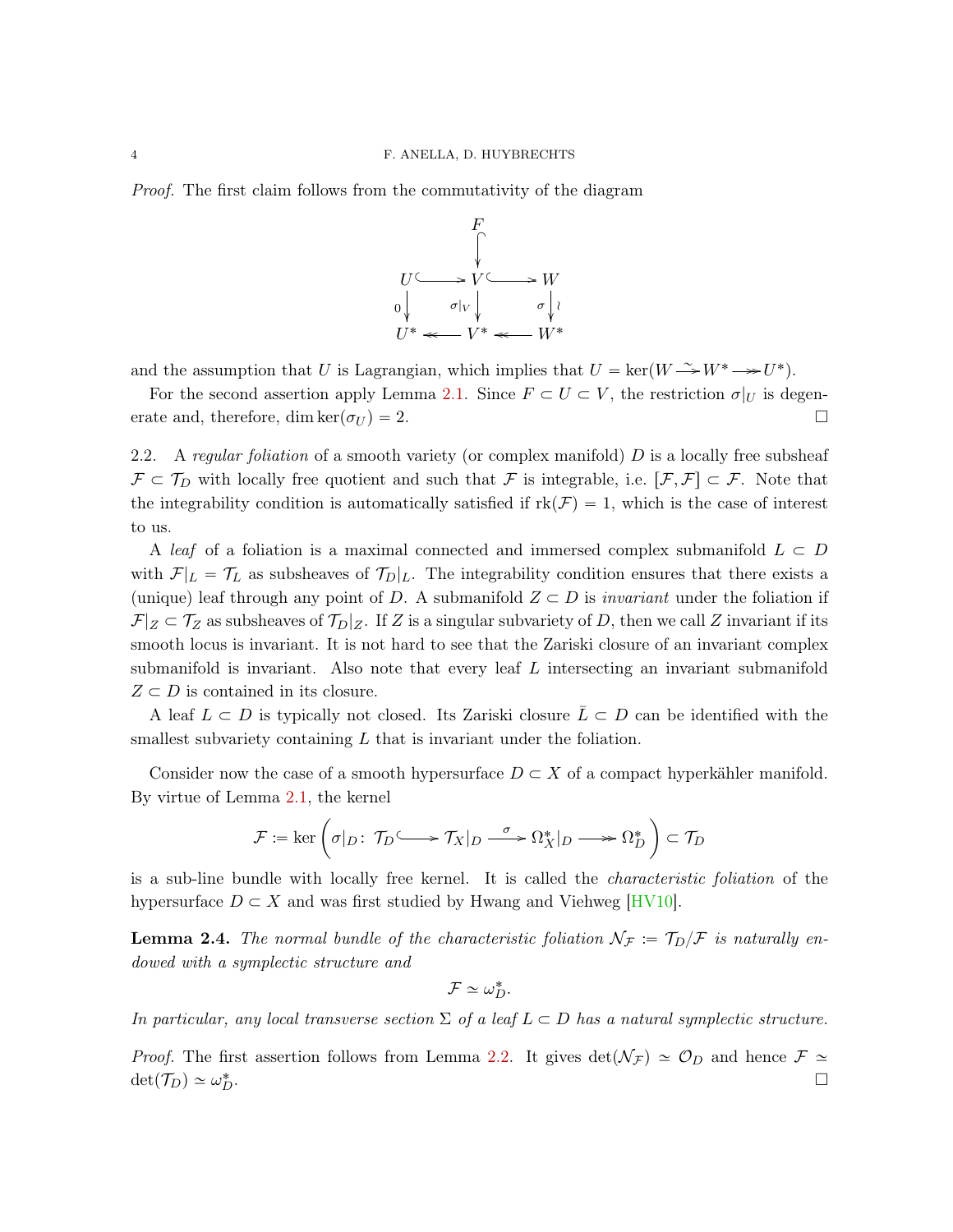<span id="page-4-4"></span>**Remark 2.5.** For foliations in general  $\det(\mathcal{F})^*$  is often called the canonical bundle  $\omega_{\mathcal{F}}$  of the foliation. For the characteristic foliation we thus have  $\omega_{\mathcal{F}} \simeq \omega_{D}$ . Note that for  $n = 1, \mathcal{F} \simeq \mathcal{T}_{D}$ which is not interesting so that we usually assume  $n > 1$ . Then, according to [\[Dr17,](#page-18-1) Thm. 1.1],  $\det(\mathcal{F}) \simeq \omega_D^*$  cannot be big and nef.

The geometric versions of isotropic, coisotropic, and Lagrangian for subspaces of a symplectic vector space are readily defined: For example, a subvariety  $Z \subset X$  is coisotropic if the rank of  $\sigma|_Z \colon \mathcal{T}_Z \longrightarrow \Omega_Z$  (say over the smooth locus of Z) is  $2 \dim(Z) - \dim(X)$  or, equivalently, if  $rk(\ker(\sigma|_Z)) = \text{codim}(Z \subset X).$ 

The geometric analogue of Lemma [2.3](#page-2-2) is the following.

<span id="page-4-3"></span>**Corollary 2.6.** Assume  $D \subset X$  is a smooth hypersurface of a compact hyperkähler manifold.

(i) If  $T \subset X$  is a smooth Lagrangian submanifold that is contained in D, then T is covered by leaves or, equivalently, every leaf  $L \subset D$  intersecting T is contained in T.

(ii) Furthermore, any invariant subvariety  $Z \subset X$  of codimension two that is contained in  $D \subset X$  is coisotropic.

### 3. Preparations II: Space of leaves

<span id="page-4-0"></span>There is no standard text on foliations on complex manifolds or algebraic varieties, but see e.g. [\[CN85\]](#page-17-3). The arguments typically rely very much on the differentiable theory. The holomorphic version of Reeb's classical theorem, cf. [\[HV10,](#page-18-0) [KCT07\]](#page-18-2), is one example.

3.1. Consider a foliation  $\mathcal F$  (of rank one) on a compact complex manifold D. The space of leaves is the quotient  $D/F$  by the equivalence relation that identifies two points if they are contained in the same leaf. The quotient topology is often complicated and frequently non-Hausdorff, but the projection  $\pi: D \to D/\mathcal{F}$  is open, i.e. for any open set  $U \subset D$  the union of all leaves intersecting  $U$  (its saturation) is again an open subset. For more information see [\[CN85,](#page-17-3) Ch. III]. A typical example is that of a  $\mathbb{P}^1$ -bundle  $\pi: D = \mathbb{P}(\mathcal{E}) \longrightarrow Z$  with  $\mathcal{F} = \mathcal{T}_{\pi}$ . In this situation,  $D/\mathcal{F} = Z$ . We will come back to the local structure of  $D/\mathcal{F}$  and the map  $\pi: D \rightarrow D/F$  in the case that the foliation is *algebraically integrable*, i.e. when every leaf is compact.[1](#page-4-1)

<span id="page-4-2"></span>3.2. Let  $L = \overline{L} \subset D$  be a compact leaf. For a fixed point  $x \in L$  we pick a small transversal section  $x \in \Sigma_x \subset D$  (think of it as a germ of a transversal section). Consider a closed loop  $\gamma: [0, 1] \to L$  with  $\gamma(0) = \gamma(1) = x$  and pick a point  $y \in \Sigma_x$  close to x. Then there exists a differentiable map  $\Phi: \Sigma_x \times S^1 \longrightarrow X$  such that  $\Phi(0, t) = \gamma(t)$  and  $\Phi(y, 0) = y$ . The pull-back of the foliation  $\mathcal F$  defines a real foliation of rank one on  $\Sigma_x \times S^1$ .

<span id="page-4-1"></span> $1_{\text{or}}$ , equivalently if admits one compact leaf with finite holonomy [\[Pe01,](#page-18-3) Thm. 1].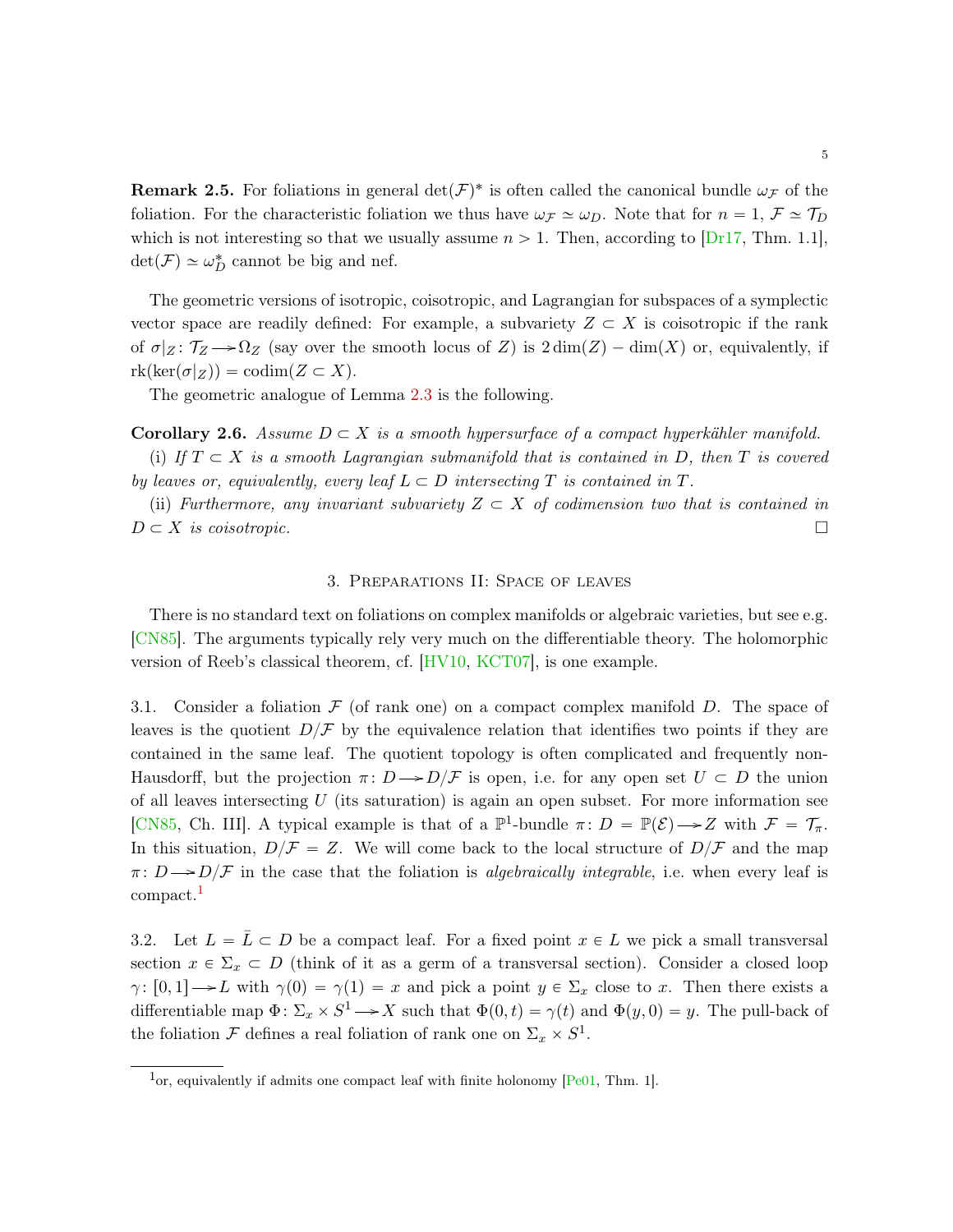<span id="page-5-4"></span>Starting with a point  $(y, 0)$  and integrating defines a path  $\gamma_y$ :  $[0, 1] \rightarrow \Sigma_x \times S^1$  satisfying  $\gamma_y(t) = (\rho_{\gamma,y}(t), t)$  and  $\gamma_y(0) = (y, 0)$ . Note, however, that this path is not necessarily closed, so possibly  $\gamma_y(1) \neq (y, 0)$ .

It turns out that the map  $y \mapsto \rho_{\gamma,y}(1)$  only depends on the homotopy class of  $\gamma$ , which gives rise to the following.

**Definition 3.1.** The *holonomy* of a compact leaf  $L \subset D$  is the group homomorphism

 $\rho: \pi_1(L, x) \longrightarrow \text{Diff}(\Sigma_x), \ \gamma \longmapsto (\rho_\gamma: y \longmapsto \rho_{\gamma, y}(1)).$ 

The leaf has *finite holonomy* if the image of  $\rho$ , the *holonomy group* 

$$
G_L \coloneqq \text{Im}(\rho) \subset \text{Diff}(\Sigma_x),
$$

is finite.

Note that the image of  $\rho$  only depends on x up to conjugation. In particular, the property of a leaf to have finite holonomy does not depend on the base point.

Since we are interested in foliations of rank one, a compact leaf will be a compact complex curve. If this curve is rational, i.e.  $L = \overline{L} \simeq \mathbb{P}^1$ , then it has automatically finite (and in fact trivial) holonomy. Also note that due to a result of Holmann [\[Ho89,](#page-18-4) Thm. 3.1], one knows that if all leaves of a foliation on a Kähler manifold are compact, then they all have finite holonomy.<sup>[2](#page-5-0)</sup>

<span id="page-5-3"></span>**Theorem 3.2.** Assume that a foliation  $\mathcal F$  of rank one on a smooth projective variety  $D$  has one leaf isomorphic to  $\mathbb{P}^1$ . Then F is algebraically integrable and all leaves are curves isomorphic to  $\mathbb{P}^1$ .

*Proof.* According to a result of Pereira  $[Pe01, Thm. 1]$  $[Pe01, Thm. 1]$ , for a foliation on a compact Kähler manifold the existence of one compact leaf with finite holonomy implies that all leaves are compact with finite holonomy. This proves that  $\mathcal F$  is algebraically integrable. Reeb stability [\[HV10,](#page-18-0) Prop. 2.5] then implies that all leaves are isomorphic to each other.<sup>[3](#page-5-1)</sup>

3.3. Let us come back to the space of leaves  $D/\mathcal{F}$  and the map  $\pi: D \longrightarrow D/\mathcal{F}$  for an algebraically integrable foliation (of rank one) on a smooth projective variety  $D$ . We collect the facts that will be used at various places later:[4](#page-5-2)

<span id="page-5-0"></span> ${}^{2}$ In fact, Holman [\[Ho89,](#page-18-4) Prop. 1.4] proved that for a holomorphic foliation with only compact leaves stability is equivalent to finite holonomy.

<span id="page-5-1"></span><sup>&</sup>lt;sup>3</sup>A word on the name 'Reeb stability': A leaf L is stable if every open neighbourhood  $L \subset U$  of it contains an invariant open neighbourhood  $L \subset U' \subset U$ . The foliation is stable if all leaves are stable. Reeb stability in the holomorphic context as in [\[HV10,](#page-18-0) [KCT07\]](#page-18-2) can be viewed as saying that compact leaves with finite holonomy are stable.

<span id="page-5-2"></span> $4$ These results seem well known to the experts but we could not find a source with complete proofs. Thanks to J.-B. Bost for an instructive email exchange.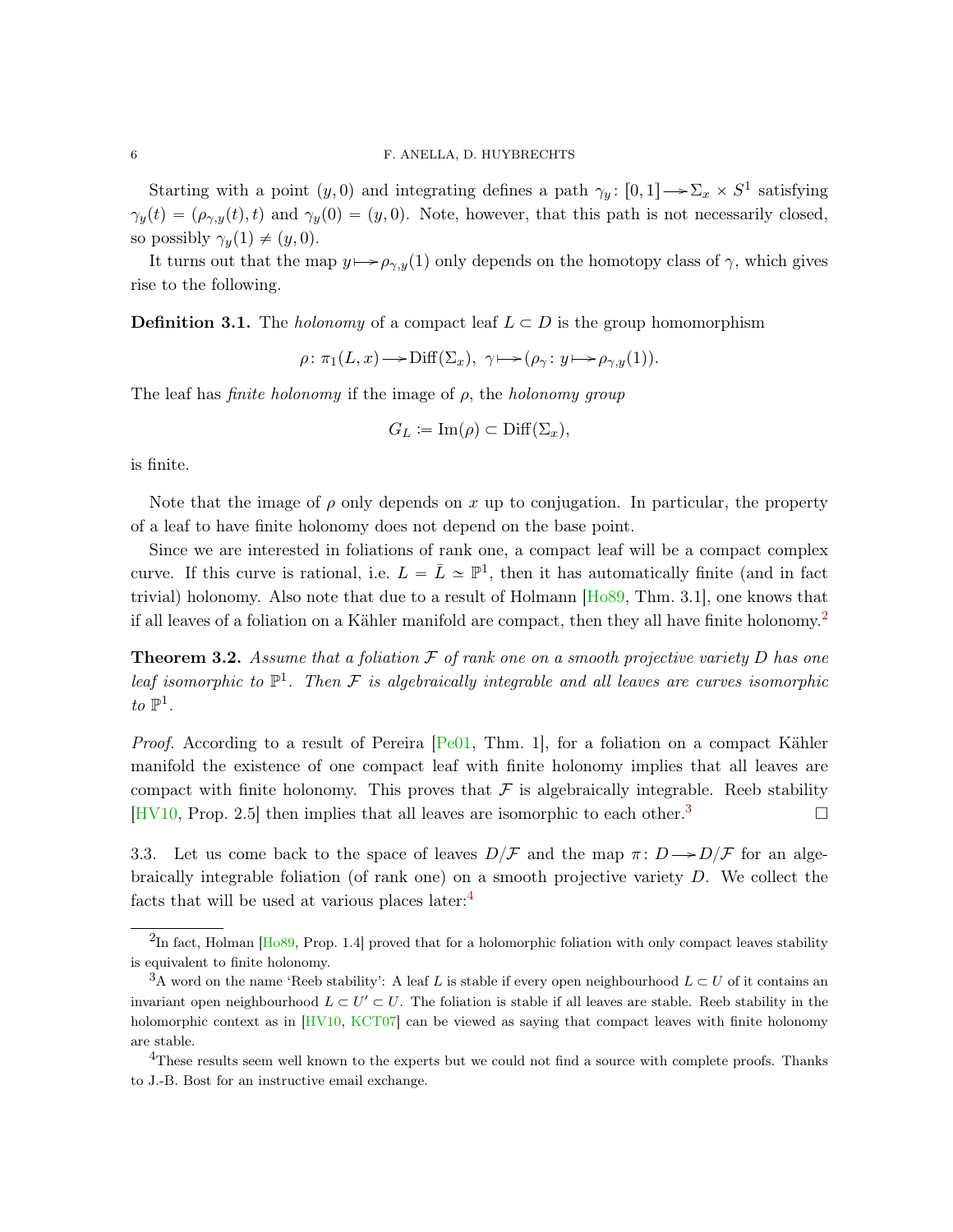<span id="page-6-4"></span>• The map  $\pi: x \mapsto |G_{L_x}| \cdot [L_x]$  defines a holomorphic map from D to the Chow variety (or Barlet space). Here,  $L_x$  is the unique leaf through x and  $G_{L_x}$  is its holonomy group.

• The quotient  $D/F$  can be identified with (the normalization of) the image of  $\pi$ . In particular,  $D/F$  is an algebraic variety and  $\pi: D \rightarrow D/F$  is a proper morphism.<sup>[5](#page-6-0)</sup>

• Assume  $x \in \Sigma_x \subset D$  is a transversal section of a leaf  $x \in L$  as in Section [3.2.](#page-4-2) Then locally  $\Sigma_x/G_x$  is a chart of  $D/\mathcal{F}$  at the point corresponding to the leaf  $L_x$ . In particular,  $D/\mathcal{F}$  has quotient singularities.

If the fibres of  $D \rightarrow D/\mathcal{F}$  are rational, i.e. we are in the situation of Theorem [3.2,](#page-5-3) then  $D/\mathcal{F}$  is a smooth projective variety. Furthermore, for the characteristic foliation,  $D/\mathcal{F}$  comes with a natural symplectic structure.

• For a dense open subset of points  $x \in D$  the leaf  $L_x$  through x has trivial holonomy  $|G_{L_x}| = 1.$ 

• The scheme-theoretic fibre of  $\pi: D \to D/F$  over a point  $[L] \in D/F$  corresponding to a leaf with trivial holonomy  $|G_L| = 1$  is the leaf L. The fibre is non-reduced over points with non-trivial holonomy; more precisely, it is a multiple fibre with multiplicity  $|G_L| \neq 1$ .

3.4. It is easy to prove that a smooth curve  $C \subset S$  in a K3 surface with  $(C.C) \geq 0$  is nef. The following is the hyperkähler analogue of this fact.<sup>[6](#page-6-1)</sup>

<span id="page-6-3"></span>**Proposition 3.3.** Let  $D \subset X$  be a smooth hypersurface in a projective hyperkähler manifold X. If  $q(D) \geq 0$ , then D is nef.

*Proof.* Assume D is not nef. Then there exists an irreducible curve  $C \subset X$  with  $D \cdot C < 0$ . The latter implies  $C \subset D$  and  $\deg(\omega_D|_C) < 0$ , which by Lemma [2.4](#page-3-0) shows  $\deg(\mathcal{F}|_C) > 0$ , i.e.  $\mathcal{F}|_C$  is ample.

However, the latter implies that the foliation  $\mathcal F$  is algebraic, i.e. all leaves are compact or, equivalently, algebraic curves. This is a consequence of a much more general result that was original proved by Bogomolov–McQuillan [\[BMcQ16\]](#page-17-4) and Bost [\[Bo01\]](#page-17-5) with details provided by Kebekus, Solá Conde, and Toma  $KCT07$ , Thm. 1 & 2. If the restriction of a foliation to some complete curve  $C$  is an ample vector bundle, then the leaf through any point of  $C$  is algebraic. Moreover, the leaf through a general point of  $C$  is rationally connected and, in fact, all leaves are rationally connected. In fact, according to Theorem [3.2,](#page-5-3) all we need is one compact rational leaf.[7](#page-6-2)

<span id="page-6-1"></span><span id="page-6-0"></span><sup>5</sup>We are not quite sure whether this map should expected to be flat, but it is open.

 $6W$ e wish to thank R. Abugaliev for communicating this result to us. It seems known to some experts, but has not been written down anywhere.

<span id="page-6-2"></span><sup>&</sup>lt;sup>7</sup>Note that in this sense Reeb stability shows that the ampleness along  $C$  determines the behavior of the foliation globally.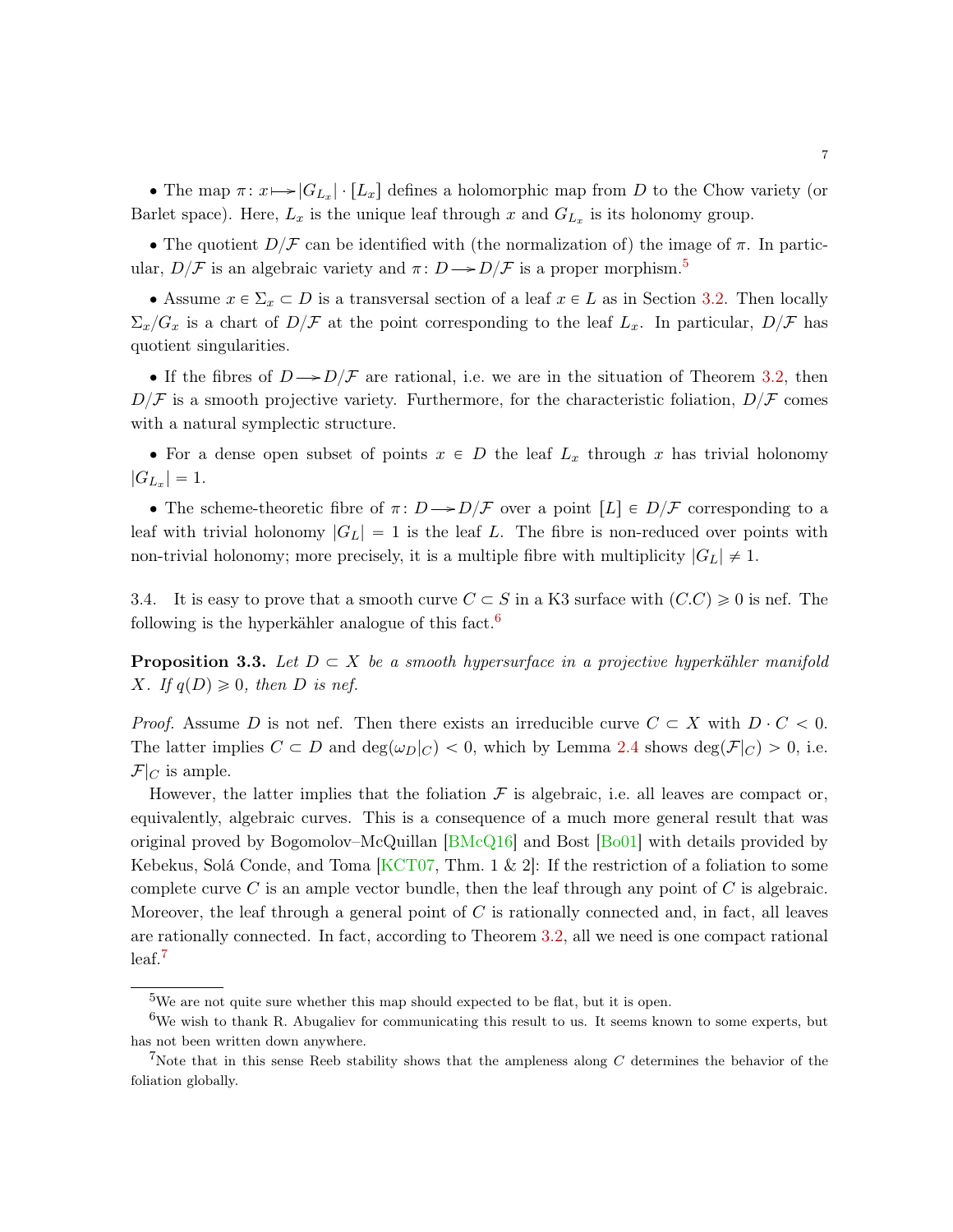### <span id="page-7-3"></span>8 F. ANELLA, D. HUYBRECHTS

In our situation the result means that all leaves of  $\mathcal F$  are smooth rational curves and, in particular, D is uniruled. Then, the discussion in Section [4.2,](#page-9-0) which is independent of this proposition, leads to the contradiction  $q(D) < 0$ .

## 4. Case (1): Closed leaves

<span id="page-7-2"></span><span id="page-7-0"></span>4.1. (i)  $\Rightarrow$  (iv): We assume that the leaves of the foliation have one-dimensional closures and want to show that  $D$  is then uniruled.<sup>[8](#page-7-1)</sup>

First of all, since the boundary  $L\backslash L$  is invariant, it is a union of leaves. However, under our assumption all leaves are one-dimensional and, therefore, all leaves are in fact closed  $L = L$ . Thus, all leaves are algebraic curves, i.e.  $\mathcal F$  is algebraically integrable, and the natural projection

$$
\pi\colon D\!\longrightarrow\! D/\mathcal{F}
$$

is a proper morphism between algebraic varieties.

The proof proceeds in three steps.

- (1) Prove that  $\pi$  has no multiple fibres in codimension one and that the canonical divisor of  $D/F$  is trivial.
- (2) Deduce the isotriviality of  $\pi$ , combining results of Miyaoka and Hwang–Viehweg, and consider a finite quasi-étale cover of D that splits into a product.
- (3) Reach a contradiction by considering the numerical dimension of  $K_D$ .

(1) Intuitively, the morphism  $\pi: D \rightarrow D/\mathcal{F}$  induced by the algebraically integrable foliation  $\mathcal F$ contracts all curves with tangent space contained in the kernel of  $\sigma|_D$ . Therefore  $\sigma|_D$  should descend to a non-degenerate two-form on the space  $D/\mathcal{F}$  and in particular  $D/\mathcal{F}$  should have trivial canonical bundle.

To make this rigorous take a locally transverse section  $\Sigma$  of the foliation, which serves as a local model for  $D/F$ . Then, by Lemma [2.4,](#page-3-0)  $\sigma|_{\Sigma}$  is symplectic and glues to a global symplectic form on  $D/F$ . The details can be found in [\[Sa09,](#page-18-5) Lem. 6].

Looking at the local behavior of the symplectic form around the multiple fibres, Amerik and Campana [\[AC14\]](#page-17-0) proved the following:

**Lemma 4.1** (Amerik–Campana). The map  $\pi$  has no multiple fibre in codimension one. Moreover some multiple of the canonical bundle of  $D/F$  is trivial.

*Proof.* Suppose by contradiction that there exists a divisor  $V \subset D/\mathcal{F}$  such that the fibres over V are multiple of order  $m > 1$ . The statement is local around a generic point  $0 \in V$ . We can take a local multisection W over 0 that meets transversally the non-reduced fibres. We choose coordinates  $(z, t)$  around V such that z are coordinates for V and t parametrizes the normal direction.

<span id="page-7-1"></span><sup>&</sup>lt;sup>8</sup>This part is the most technical one of all of this survey and we will have to be sketchy at points.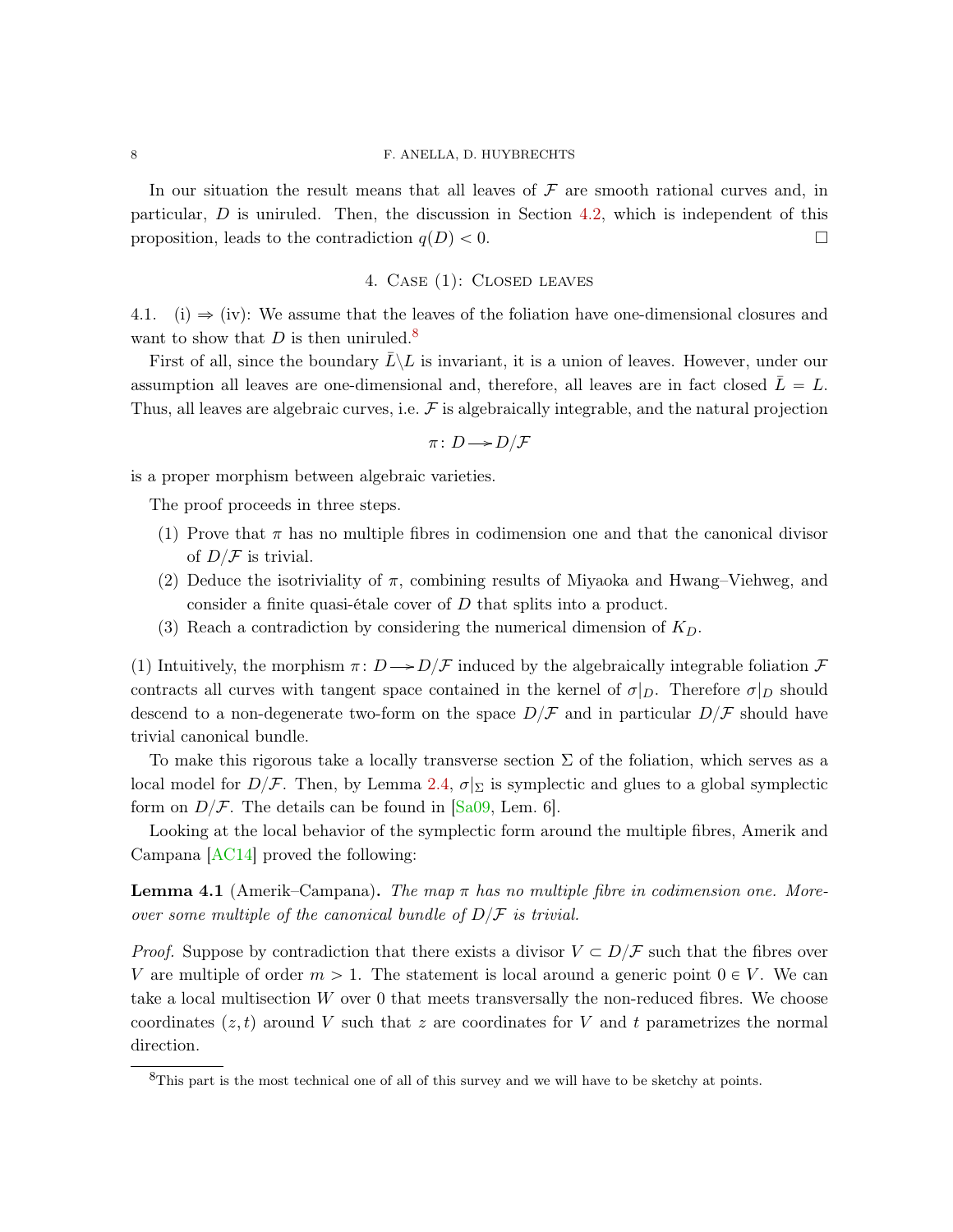<span id="page-8-1"></span>Then we can choose coordinates  $(u, s, w)$  around W in such a way that W is given by the equation  $w = 0$  and  $\pi(u, s, w) = (u, s^m)$ .

By the discussion in the previous section we know that  $\sigma^{n-1} = \pi^* \alpha$  for some form of top degree on the base at least over the smooth locus of the space of leaves. We will show that  $\alpha$ extends to a holomorphic form in codimension one. Locally we write  $\alpha = G(z, t) \cdot dz \wedge dt$  where  $dz$  is a  $n - 2$  form.

We write  $|G(z, t)| = e^{g(z, t)}t^{-c}$  where g is a real-valued bounded function and we claim that  $c = 1 - 1/m$ . Roughly speaking we are saying that  $\alpha$ , more precisely its coefficient  $G(z, t)$ , has poles of multiplicity exactly  $1 - 1/m$  over V. Assuming for the moment that this is true, then this means that the holomorphic function  $G(z, t)$  has poles of order strictly less than one around  $t = 0$ , that is not possible. Hence there exists a subset of  $D/F$  whose complement has codimension at least two where  $\alpha$  is non-zero, hence trivializes the canonical bundle of this big open subset.

To prove the claim we denote by  $\pi_0$  the restriction of  $\pi: D \rightarrow D/F$  to W. In coordinates  $\pi_0(u, s, w) = (u, s^m)$ . By the base change formula we see that the restriction of  $\sigma^{n-1}$  to W is  $\pi_0^*\alpha = G(u, s^m) \cdot m \cdot s^{m-1} \cdot du \wedge ds = \sigma^{n-1}|_W = h(u, s) \cdot du \wedge ds$  for some function  $h(u, s)$  that does not vanish when  $t = 0$ . Thus, we can write

$$
|G(z,t)| = |G(u,s^m)| = \frac{|h(u,s)|}{m}|s|^{1-m} = e^{g(u,s)}|s|^{1-m} = e^{g(z,t)}|t|^{-1+1/m}
$$
  
which proves the claim.

The singular fibres of  $\pi: D \rightarrow D/\mathcal{F}$  are simply multiples of smooth curves. By the above lemma we can assume  $\pi$  is smooth over the complement  $D^o/\mathcal{F} \subset D/\mathcal{F}$  of a closed set of codimension two and we may assume that  $D^o/\mathcal{F}$  is smooth. Denote by  $\pi^o: D^o \to D^o/\mathcal{F}$  the restriction of  $\pi$ . If one leaf is rational, then by Reeb stability, see Theorem [3.2,](#page-5-3) all the leaves are rational curves and we are done.<sup>[9](#page-8-0)</sup> So we can assume all the leaves have positive genus and singular, i.e. multiple, fibres appear in codimension at least two.

(2) We want to prove that  $\pi^o: D^o \to D^o/\mathcal{F}$  is isotrivial. There are two possibilities depending on the genus g of the general leaf: If  $g = 1$ , then the fibration has to be isotrivial, for otherwise one of the fibres would be rational, in which case we are done already

The isotriviality is less trivial for  $q > 1$ . It follows from the observation that the following results of Miyaoka–Mori and Hwang–Viehweg contradict each other.

• For any coherent subsheaf  $\mathcal{H} \subset \Omega_{D^o/\mathcal{F}}$  one has  $\kappa(D^o/\mathcal{F}, \det(\mathcal{H})) \leq 0$ . Indeed, according to [\[Miy87,](#page-18-6) Cor. 8.6] or [\[MM86,](#page-18-7) Thm. 1], the restriction of  $\Omega_{D^o/\mathcal{F}}$  to a generic complete intersection

<span id="page-8-0"></span><sup>&</sup>lt;sup>9</sup>One can avoid using Reeb stability here: Instead of showing (i)  $\Rightarrow$  (iv) one shows (i)  $\Rightarrow$  (iii) and then uses One can avoid using Reeb stability here: Instead of showing (1)  $\Rightarrow$  (iv) one shows (1)  $\Rightarrow$  (ii) and then uses Section [4.3](#page-10-0) to complete by (iii)  $\Rightarrow$  (iv). Indeed,  $q(D) < 0$  is equivalent to  $\int_D c_1(\mathcal{F}) H^{2n-2} > 0$  for so bection 4.3 to complete by (iii)  $\Rightarrow$  (iv). Indeed,  $q(D) < 0$  is equivalent to  $\int_D c_1(\mathcal{F})n \to 0$  for some ample divisor H<sub>0</sub> on D/F, divisor H<sub>0</sub> on D/F, which in turn would follow from  $\int_L c_1(\mathcal{F})|_L > 0$ , i.e.  $g(L) = 0$ .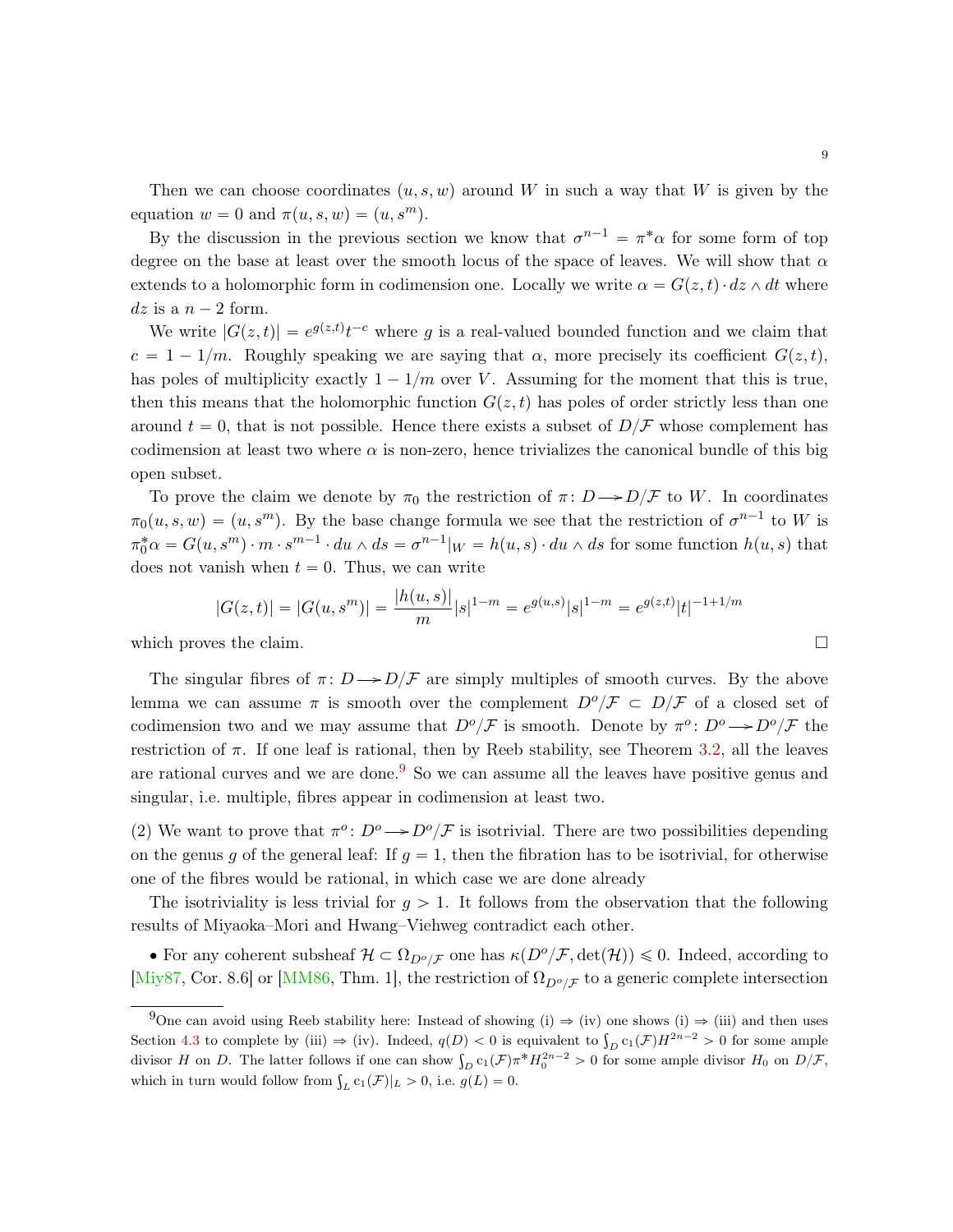<span id="page-9-1"></span>curve is semi-positive. At the same time, its determinant is trivial. Hence, all sub-sheaves of  $\Omega_{D^o/\mathcal{F}}$  have non-positive degree, which leads to the assertion.

• Assuming  $g > 1$ , there exists a coherent subsheaf  $\mathcal{H} \subset \Omega_{D^o/\mathcal{F}}$  such that  $var(\pi^o) =$  $\kappa(D^o/\mathcal{F}, \mathcal{H})$ , cf. [\[HV10,](#page-18-0) Thm. 3.2 & Prop. 4.4]. Roughly, the relative cotangent sheaf of the natural map  $D^{\circ} \rightarrow \mathcal{M}_g$  provides this sub-sheaf. (Strictly speaking, this is only true after passing to a finite cover of  $D^o$  which does not affect the argument.)

Once isotriviality for  $g = 1$  and  $g > 1$  has been established, one can use the fact that the moduli space of curves with sufficiently many marked points is fine. Hence, there exists a finite étale cover  $\Delta \rightarrow D^o/\mathcal{F}$  such that the pull-back  $\tilde{D} := D^o \times_{D^o/\mathcal{F}} \Delta$  splits as  $\tilde{D} \simeq \Delta \times C$ , where C is the generic fibre of  $\pi$ .

(3) Since  $D^o/\mathcal{F}$  has trivial canonical bundle, the same holds for  $\Delta$ . Hence,

$$
\nu(\tilde{D}, \omega_D) = \kappa(\tilde{D}) = \begin{cases} 0 & \text{if } g = 1 \\ 1 & \text{if } g > 1. \end{cases}
$$

As the numerical (and also the Kodaira) dimension is preserved under étale maps, one finds

$$
\nu(D,\omega_D) = \begin{cases} 0 & \text{if } g = 1 \\ 1 & \text{if } g > 1. \end{cases}
$$

Since  $\omega_D = \mathcal{O}_X(D)|_D$ , we have  $\nu(D, \omega_D) = \nu(X, D) - 1$ . However, the numerical dimension of a nef divisor in a hyperkähler manifold can be  $0, n$  or  $2n$ . Since  $n > 1$ , the only possibility is that  $n = 2$  and  $q > 1$ , which is excluded as follows: A fibre S of the canonical map is equivalent that  $n = 2$  and  $g > 1$ , which is excluded as follows: A fibre S of the canonical map is equivalent<br>as a cycle, up to a multiple, to  $D \cdot D$ . This means that S is Lagrangian, for  $\int_S \sigma \bar{\sigma} = q(D) = 0$ . Hence, by Corollary [2.6,](#page-4-3) the leaves of the characteristic foliation must be contained in  $S$  and induce a fibration on S of curves of genus at least two. This contradicts the fact that the canonical bundle of S is trivial.

<span id="page-9-0"></span>4.2. (iv)  $\Rightarrow$  (iii): We assume that D is uniruled and will show  $q(D) < 0$  by excluding  $q(D) > 0$ and  $q(D) = 0$ .

Suppose  $q(D) > 0$ . Then D is contained in the interior of the positive cone and, therefore, also in the interior of the pseudo-effective cone. Hence,  $D$  is big  $[La04, Lem. 2.2.3]$  $[La04, Lem. 2.2.3]$ , i.e.  $h^0(X, \mathcal{O}(k)) \sim k^{2n}$ , which implies  $h^0(D, \omega_D^k) \sim k^{2n-1}$  contradicting the assumption that D is uniruled.

Suppose  $q(D) = 0$ . If D is nef, then  $\omega_D$  is nef too, which again would contradict the assumption that D uniruled. If D is not contained in the closure of the movable cone, then it is contained in the interior of the pseudo-effective cone and one argues as above. If  $D$  is contained in the boundary of the movable cone,  $D$  is the limit of movable divisors and hence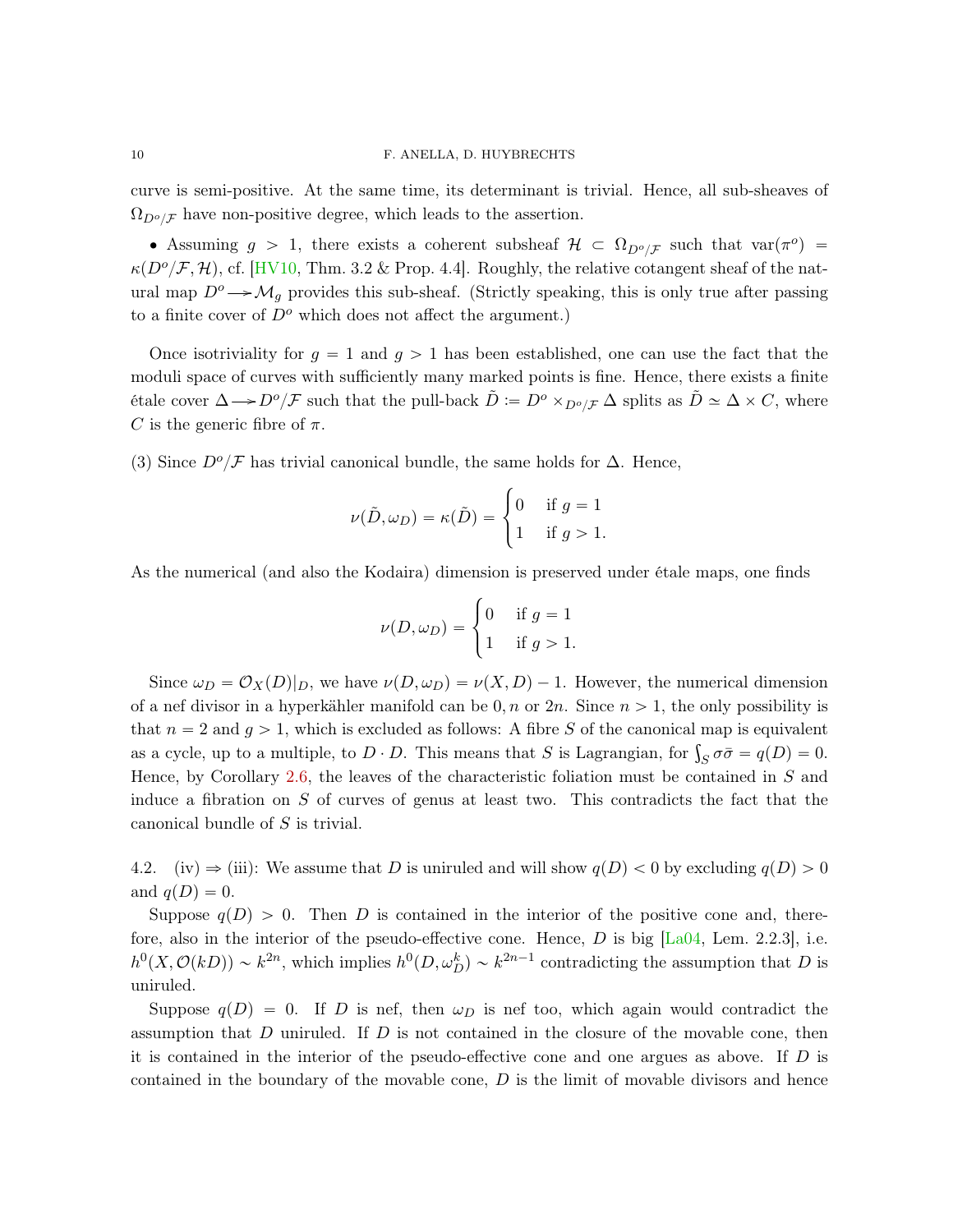<span id="page-10-6"></span>its restriction to D is still a limit of effective divisors. However, this implies that  $\omega_D \simeq \mathcal{O}(D)|_D$ is pseudo-effective which contradicts  $D$  uniruled.<sup>[10](#page-10-4)</sup>

The discussion should be compared to the result [\[LPT18,](#page-18-9) Thm. 3.7] asserting in the general setting that D is uniruled if and only if  $\omega_{\mathcal{F}}$  is not pseudo-effective. The above discussion can be interpreted as saying that any smooth divisor  $D \subset X$  with  $q(D) \geq 0$  has a pseudo-effective  $\omega_D$ , thus D cannot be uniruled.

<span id="page-10-0"></span>4.3. (iii)  $\Rightarrow$  (iv): We assume  $q(D) < 0$  and want to show that D is then uniruled. (The smoothness of  $D$  is not essential.) We offer two proofs.

First, it is known that prime exceptional divisors are uniruled  $[Hu03, Prop. 5.4]$  $[Hu03, Prop. 5.4]$  or  $[Bo04,$ Prop. 4.7 & Thm. 4.3, but in fact the arguments there prove that any irreducible D with  $q(D) < 0$  is uniruled. Indeed, since the positive cone is self-dual, it contains a class  $\alpha$  such that  $q(\alpha, D) < 0$ . Hence, there exists a bimeromorphic map between hyperkähler manifolds f:  $X \dashrightarrow X'$  such that  $f_*\alpha = \omega' + \sum a_i D'_i$  for some prime exceptional and hence uniruled divisors  $D'_i$ , positive real number  $a_i$ , and a Kähler class  $\omega'$ , cf. [\[Hu03\]](#page-18-10) or [\[Bo04,](#page-17-6) Thm. 4.3 (ii)]. Since the  $D_i$ , positive real number  $a_i$ , and a Kamer class  $\omega$ , cf. [Huo5] or [Bo04, 1 nm. 4.5 (ii)]. Since the quadratic form is preserved by f, we have  $0 > q(\alpha, D) = q(\omega' + \sum a_i D'_i, f * D) > \sum a_i q(D'_i, f * D)$ and hence for some i we have  $q(D_i', f * D) < 0$ . This implies that  $f * D$  and  $D_i$  coincide and that in particular  $D$  is uniruled since its push-forward in  $X'$  is.

Here is a more direct proof relying on the criterion for uniruledness by Miyaoka and Mori Here is a more direct proof relying on the criterion for uniruledness by Miyaoka and Mori<br>[\[MM86,](#page-18-7) [Miy87\]](#page-18-6): A smooth projective variety Z of dimension d is uniruled if  $\int_Z c_1(\omega_Z) \cdot H_Z^{d-1} < 0$ for an ample divisor  $H_Z$  on Z. Applied to  $Z = D$  and observing that  $q(D) < 0$  implies  $D_{D} c_{1}(D) \cdot H|_{D}^{2n-2} = \int_{X} [D]^{2} \cdot H^{2n-2} < 0$  for any ample divisor H on X, it implies the result.

<span id="page-10-1"></span>4.4. (iv)  $\Rightarrow$  (i): We assume that D is uniruled and want to prove that the leaves are closed.

By assumption, there exists a dominant morphism  $\varphi \colon \mathbb{P}^1 \times V \to D$  with  $\dim(V) = 2n - 2$ . Since  $\mathbb{P}^1$  admits no non-trivial forms of degree one or two, the pull-back of  $\sigma$  to  $\mathbb{P}^1 \times V$  is the pull-back of a holomorphic form on V. This readily shows that all  $\varphi_t(\mathbb{P}^1) \subset D$  are invariant with respect to the foliation. Hence, the generic leaf is of this form, which proves the claim. See [\[Dr11,](#page-18-11) Prop. 4.5] for a generalization to singular uniruled divisors.

<span id="page-10-2"></span>4.5. (i)  $\Rightarrow$  (ii): Clearly, (ii) implies (i). The converse is part of the discussion in Section [4.1.](#page-7-0)

# 5. Case (2): Lagrangian fibrations

<span id="page-10-3"></span>5.1. (i)  $\Rightarrow$  (iii): We assume dim  $\overline{L} = n$  and want to exclude  $q(D) < 0$  and  $q(D) > 0$ .

First, according to Section [4,](#page-7-2) if  $q(D) < 0$ , then dim  $\overline{L} = 1$ . To exclude  $q(D) > 0$ , use that according to Section  $6.4^{11}$  $6.4^{11}$  $6.4^{11}$  $6.4^{11}$  it would imply that the leaves are dense.

<span id="page-10-4"></span> $10$ We wish to thank R. Abugaliev for his help with this argument.

<span id="page-10-5"></span> $11$ We leave it to the reader to check that the argument is not circular.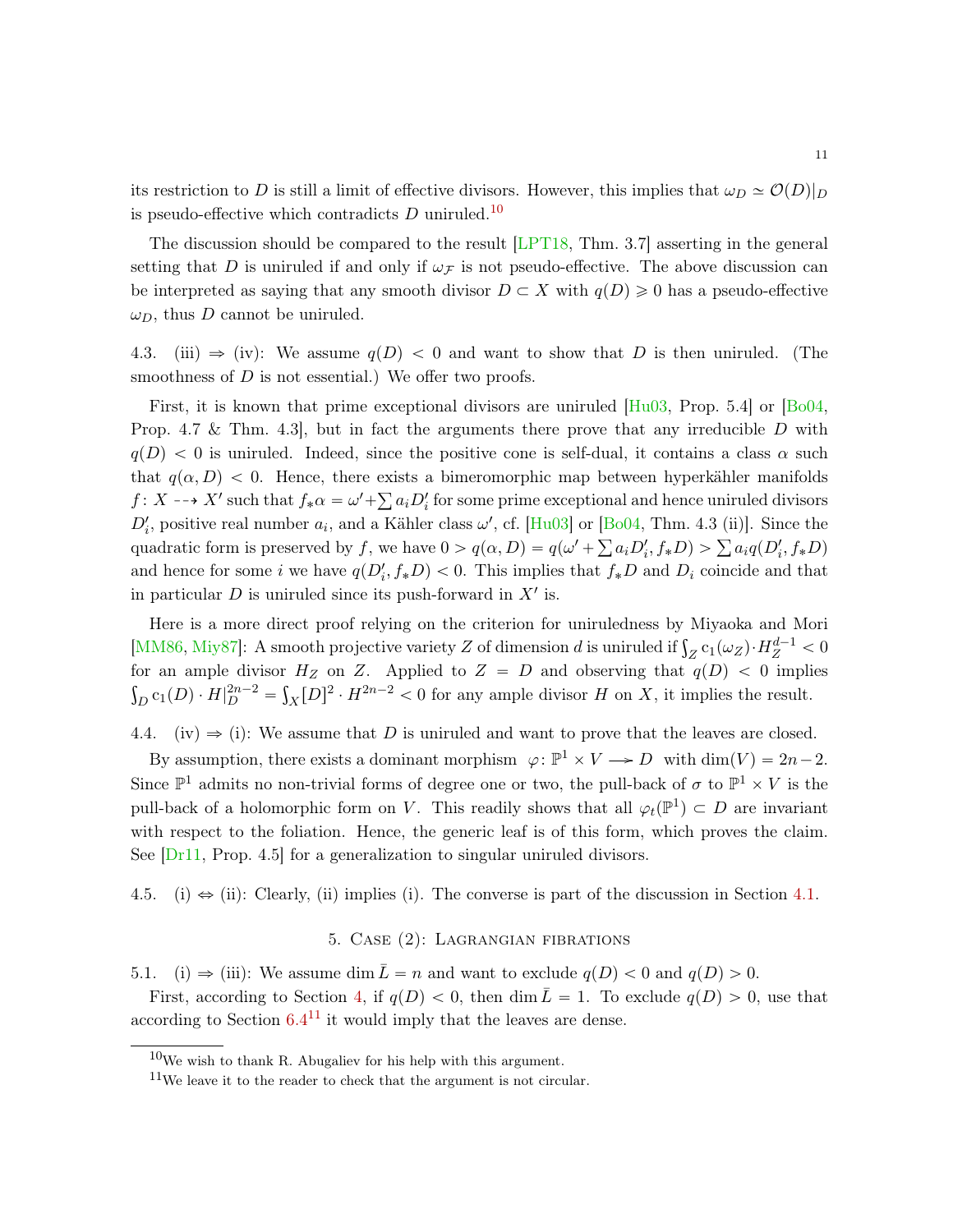<span id="page-11-5"></span><span id="page-11-0"></span>5.2. (iii)  $\Rightarrow$  (iv): We assume  $q(D) = 0$ . Then, by Proposition [3.3,](#page-6-3) D and hence  $\omega_D \simeq \mathcal{O}(D)|_D$ are nef. Assuming the abundance conjecture in dimension  $2n - 1$ , we know that  $\omega_D$  is semi-ample. Hence, by [\[DHP13,](#page-18-12) Cor. 1.8] also D is semi-ample,<sup>[12](#page-11-3)</sup> i.e. some power  $\mathcal{O}(kD)$  defines a Lagrangian fibration  $f: X \rightarrow B$  and, therefore, kD is the pull-back of a divisor in B. Hence, D is vertical.

**Remark 5.1.** The implication (i)  $\Rightarrow$  (iv) in dimension four was first proved by Amerik–Guseva [\[AG16\]](#page-17-7).

<span id="page-11-1"></span>5.3. (iv)  $\Rightarrow$  (iii): We assume now that there exists a Lagrangian fibration  $X \rightarrow B$  such that D is the pre-image (as a set) of a hypersurface  $H \subset B$ . Then  $[D]$  and  $f^*[H]$  are proportional, since  $[H]^{n+1} = 0$ , also  $[D]^{n+1} = 0$  and, therefore,  $q(D) = 0$ .

<span id="page-11-2"></span>5.4. (iv)  $\Rightarrow$  (i): We assume that X comes with a Lagrangian fibration  $f : X \rightarrow B$  such that  $D = f^{-1}(H)$  (as sets) for some hypersurface  $H \subset B$  and want to show that the closure of the generic leaf is of dimension  $n$  (and in fact a torus).

Assume first that H is contained in the discriminant locus  $\Delta \subset B$ . Then D is algebraically integrable by a result of Hwang and Oguiso [\[HO09,](#page-18-13) Thm. 1.2]. By the results of Section [4,](#page-7-2) the latter implies that D is uniruled and hence  $q(D) < 0$ , which contradicts (iii) that we proved already in Section [5.3.](#page-11-1) [13](#page-11-4)

Assume now that  $H$  is not contained in the discriminant divisor. Then, since  $D$  is smooth, the generic fibre of  $f|_D : D \to H = f(D)$  is a smooth Lagrangian torus. By Corollary [2.6,](#page-4-3) the generic leaf is contained in a fibre of  $D \rightarrow f(D)$ . We have to show that it is dense in there. Note that for  $n = 2$  the result is immediate. Indeed, if the generic leaf is not dense in the fibre, then by Section [4](#page-7-2) the foliation is algebraically integrable and the leaves are rational curves, which however do not exist in a torus.

Let  $T := f^{-1}(t), t \in f(D)$ , be a generic fibre. The foliation  $\mathcal{F} \subset \mathcal{T}_D$  induces a foliation  $\mathcal{F}|_T \subset \mathcal{T}_T$  of the abelian variety T. It is well known that the closure of a leaf of a foliation on an abelian variety is a translate of an abelian subvariety. Indeed, observing  $\mathcal{O}_F \simeq \mathcal{F}|_T \subset \mathcal{T}_T \simeq \mathcal{O}_F^{\oplus n}$ and writing  $T = \mathbb{C}^n/\Gamma$ , one finds that the leaves of the foliation  $\mathcal F$  are given by the images under the natural projection  $\mathbb{C}^n \longrightarrow T$  of the translates of the line  $\mathbb{C} \subset \mathbb{C}^n$  corresponding to  $\mathcal{F}|_T \subset \mathcal{T}_T$ . The closure of the leaf through the origin then corresponds to the smallest linear subspace  $\mathbb{C}^m \subset \mathbb{C}^n$  containing the given line and such that  $\Gamma \cap \mathbb{C}^m \subset \mathbb{C}^m$  is a lattice.

Thus, if the abelian variety  $T$  is known to be simple, which is frequently the case, then the assertion is immediate.

<span id="page-11-3"></span><sup>&</sup>lt;sup>12</sup>This is a highly non-trivial statement asserting that  $H^0(X, \mathcal{O}(kD)) \longrightarrow H^0(D, \mathcal{O}(kD)|_D)$  is surjective for sufficiently divisible  $k$ . For an alternative, algebraic argument see [\[AC14,](#page-17-0) Cor. 5.2].

<span id="page-11-4"></span><sup>&</sup>lt;sup>13</sup>The argument shows that for any component of the discriminant divisor  $H \subset B$  the reduction of  $f^{-1}(H)$ cannot be smooth. Either it consists of more than one component, with possibly each component individually smooth, or it is irreducible but singular.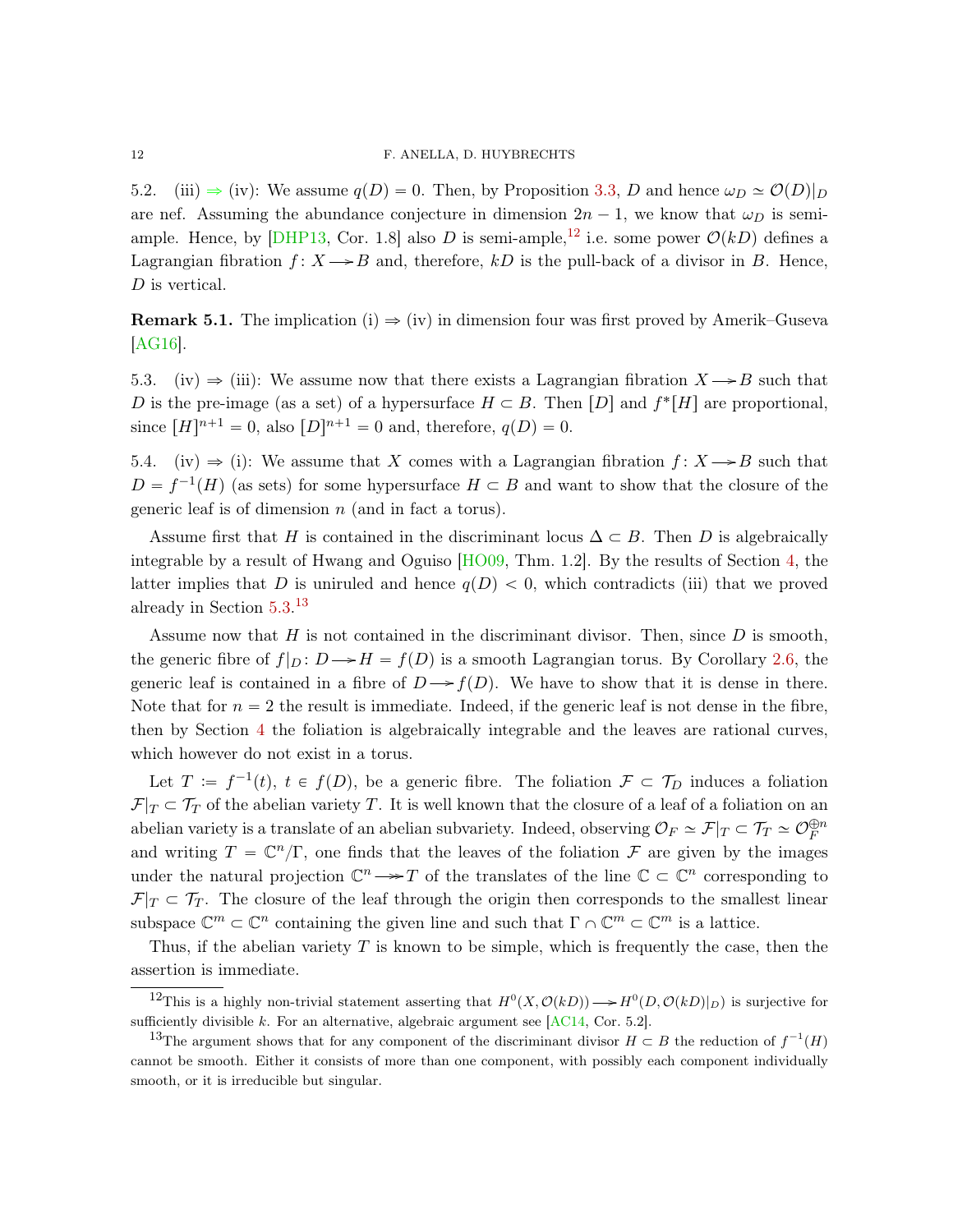<span id="page-12-3"></span>If T is not simple, then Abugaliev proceeds in two steps. The first is a result of general interest [\[Ab19,](#page-17-1) Thm.  $0.5$ ].<sup>[14](#page-12-2)</sup>

**Lemma 5.2** (Abugaliev). Let  $f: X \rightarrow B$  be a Lagrangian fibration of a projective hyperkähler manifold over a smooth base B and let  $H \subset B$  be a hypersurface not contained in the discriminant divisor of f.

If 
$$
D = f^{-1}(H) \subset X
$$
 is smooth, then for the generic fibre  $T = f^{-1}(t)$ ,  $t \in H$ :  
\n
$$
\operatorname{Im} \left( H^*(X, \mathbb{Q}) \xrightarrow{\operatorname{res}_{X,T}} H^*(T, \mathbb{Q}) \right) = \operatorname{Im} \left( H^*(D, \mathbb{Q}) \xrightarrow{\operatorname{res}_{D,T}} H^*(T, \mathbb{Q}) \right).
$$

Note that the left hand side is known to be isomorphic to  $H^*(\mathbb{P}^n, \mathbb{Q})$  according to results by Matsushita, Oguiso, Voisin, and Shen–Yin, see the survey  $[HM21, Thm. 2.1]$  $[HM21, Thm. 2.1]$  for references. In particular, it is of dimension one in each even degree.

*Proof.* The assertion is invariant under small deformations of  $H$ , which preserve the smoothness of D. Hence, one may assume that the intersection  $H \cap \Delta$  with the discriminant locus is sufficiently generic such that  $\pi_1(H \setminus \Delta) \rightarrow \pi_1(B \setminus \Delta)$  is surjective (and in fact an isomorphism for  $n > 2$ ) by [\[De81,](#page-17-8) Lem. 1.4] applied to  $B\Delta$ . In particular, the monodromy invariant parts of  $H^*(T, \mathbb{Q})$  for the two families  $X \rightarrow B$  and  $D \rightarrow H$  coincide. Thus, Deligne's invariant cycle theorem implies

Im(res<sub>X,T</sub>) = 
$$
H^*(T, \mathbb{Q})^{\pi_1(B \setminus \Delta)} = H^*(T, \mathbb{Q})^{\pi_1(H \setminus \Delta)} = \text{Im}(\text{res}_{D,T}),
$$

which concludes the proof.

The idea of the second step is that the family of tori obtained as closures of leaves  $L \subset \overline{L} \subset T$ contained in a fixed generic fibre  $T$  is distinguished and hence invariant under monodromy. This yields a cohomology class in  $H^{2k}(T,\mathbb{Q})$  that is invariant under monodromy of the family  $D \rightarrow H$ . However, classes that are invariant under the monodromy of the family  $X \rightarrow B$  are all powers of the polarization and, therefore, cannot be realized by proper subtori.

<span id="page-12-0"></span>5.5. (iv)  $\Rightarrow$  (ii)  $\Rightarrow$  (i): Assume first (iv) holds. By Corollary [2.6,](#page-4-3) the generic leaf L is contained in a fibre of  $D \rightarrow f(D) \subset B$ . If we allow ourselves to use (iv)  $\Rightarrow$  (i) in Section [5.4,](#page-11-2) then the closure L is the generic fibre which is a torus. The second implication (ii)  $\Rightarrow$  (i) is clear.

# 6. Case (3): Dense leaves

<span id="page-12-1"></span>6.1. (i)  $\Rightarrow$  (iii): We assume that dim  $\overline{L} = 2n - 1$  and want to exclude that  $q(D) < 0$  or  $q(D) = 0.$ 

First, by the results of Section [4,](#page-7-2) we know that the three conditions  $q(D) < 0$ , D uniruled, and dim  $\bar{L} = 1$  are all equivalent. Hence,  $q(D) < 0$  is excluded for dim  $\bar{L} > 1$ .

<span id="page-12-2"></span><sup>&</sup>lt;sup>14</sup>The reader will observe that the result actually holds without assuming that X is hyperkähler or that f is a Lagrangian fibration.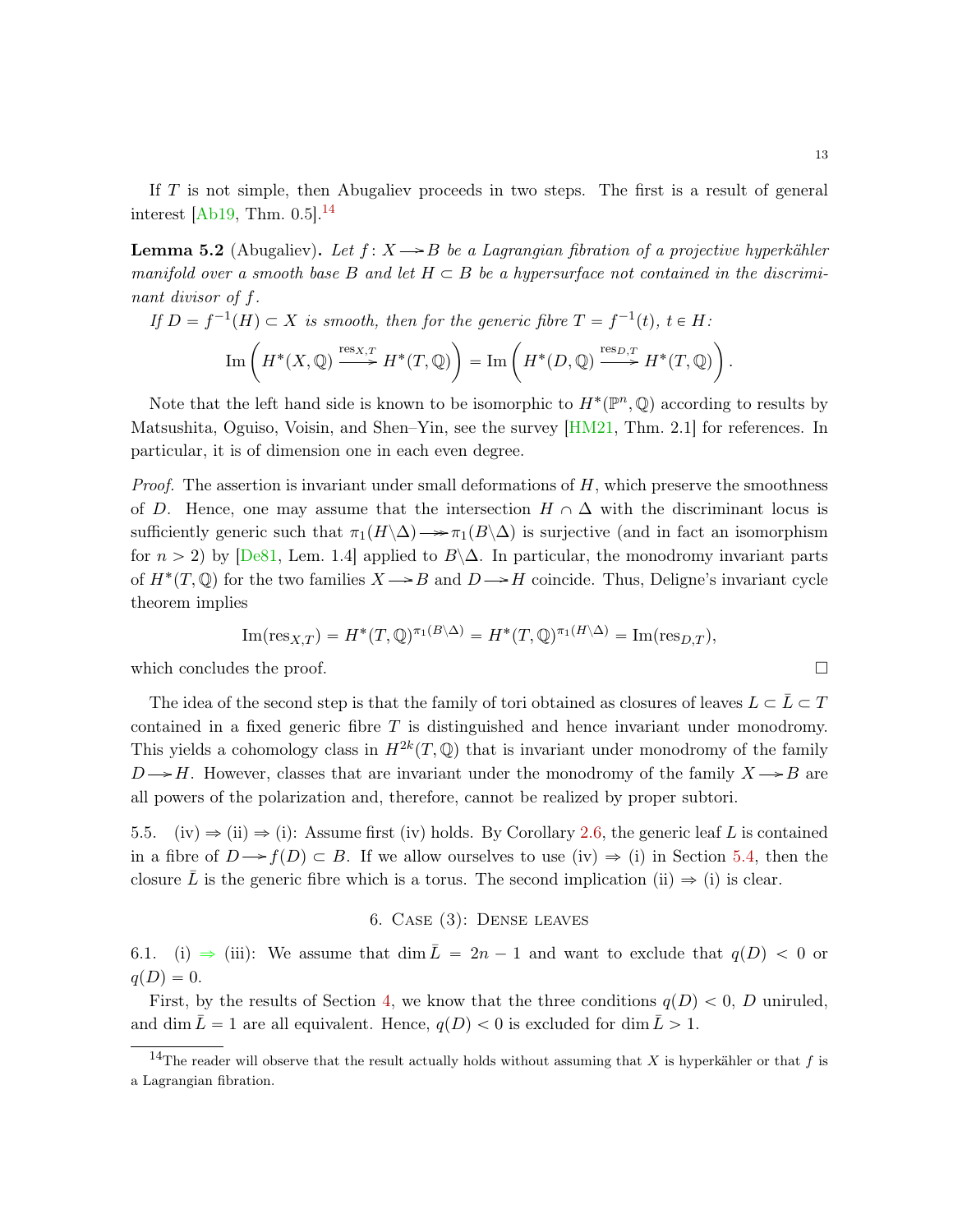Next suppose  $q(D) = 0$ . Then by Proposition [3.3](#page-6-3) D is nef and hence also  $\omega_D \simeq \mathcal{O}(D)|_D$  is. Assuming the abundance conjecture in dimension  $2n - 1$ , we conclude that  $\omega_D$  and, therefore,  $\mathcal{O}(D)$  are semi-ample, cf. the argument in Section [5.2.](#page-11-0) Hence, X comes with a Lagrangian fibration  $X \rightarrow B$  such that some multiple of D is the pre-image of a divisor in B. But then the leaves are not dense by Section [5.4.](#page-11-2)

<span id="page-13-0"></span>6.2. (iii)  $\Rightarrow$  (iv): We assume  $q(D) > 0$ . Clearly, if D is ample, then by adjunction  $\omega_D \simeq$  $\mathcal{O}(D)|_D$  is ample as well and, therefore, D is of general type. If D is only nef, then a priori  $\mathcal{O}(D)|_D$  is ample as well and, therefore, D is of general type. If D is only nef, then a prioripolate also  $\omega_D$  is only nef. However,  $q(D) > 0$  implies  $\int_D c_1(\omega_D)^{2n-1} > 0$ , i.e.  $\omega_D$  is big and nef. By Kawamata–Viehweg vanishing  $H^{i}(D, \omega_{D}^{k}) = 0$  for  $k > 1$  and  $i > 0$  and by the Hirzebruch– Riemann–Roch formula  $h^0(D, \omega_D^k) \sim k^{2n-1}$  and so D is of general type. Since by Proposition [3.3,](#page-6-3) any smooth hypersurface  $D \subset X$  with  $q(D) \geq 0$  is nef, this concludes the proof.

Here is an alternative argument not relying on Proposition  $3.3$ : Since  $D$  is contained in the interior of the positive cone, it is also contained in the interior of the pseudo-effective cone and, therefore, big [\[La04,](#page-18-8) Prop. 2.2.6], i.e.  $h^0(X, \mathcal{O}(kD)) \sim k^{2n}$ . Using  $\omega_D \simeq \mathcal{O}(D)|_D$  eventually shows that  $\omega_D$  is big, i.e. that D is of general type.

<span id="page-13-1"></span>6.3. (iv)  $\Rightarrow$  (iii): We assume that D is of general type and want to prove  $q(D) > 0$  by excluding the other two possibilities  $q(D) < 0$  and  $q(D) = 0$ .

Suppose  $q(D) < 0$ . Then by virtue of Section [4.3](#page-10-0) (e.g. by applying the Miyaoka–Mori numerical criterion for uniruledness  $[MM86, Miy87]$  $[MM86, Miy87]$  $[MM86, Miy87]$  we know that D is uniruled, so in particular not of general type.

t or general type.<br>Next, suppose that  $q(D) = 0$ , which implies  $\int_D c_1(\omega_D)^{2n-1} = (D)^{2n} = 0$ . Now use again Proposition [3.3](#page-6-3) to conclude that  $\mathcal{O}(D)$  and hence  $\omega_D \simeq \mathcal{O}(D)|_D$  are nef. However, a nef divisor E on a projective variety Z of dimension m is big, i.e.  $h^0(Z, \mathcal{O}(kE)) \sim k^m$ , if and only if  $(E)^m > 0$ , see [\[La04,](#page-18-8) Thm. 2.2.16]. Since D is assumed to be of general type and so  $h^0(D, \mathcal{O}(kD)|_D) \sim k^{2n-1}$ , this is a contradiction.

<span id="page-13-2"></span>6.4. (iii)  $\Rightarrow$  (i): We assume  $q(D) > 0$  and want to show that the leaves are dense. We have seen already that  $q(D) > 0$  implies that D is big and nef. The first step is to prove a version of the Lefschetz hyperplane theorem [\[Ab21,](#page-17-2) Prop. 3.1].

<span id="page-13-3"></span>**Lemma 6.1.** Assume  $D \subset X$  is a smooth hypersurface of a hyperkähler manifold that is big and nef. Then the restriction

$$
H^i(X, \mathbb{Q}) \longrightarrow H^i(D, \mathbb{Q})
$$

is an isomorphism for  $i < dim(D) = 2n - 1$ .

*Proof.* For an ample hypersurface this is the content of the Lefschetz hyperplane theorem  $[La04,$ Thm. 3.1.17]. If D is just big and nef, Kawamata–Viehweg vanishing still shows that all higher cohomology groups  $H^{i}(X, \mathcal{O}(kD))$ ,  $i > 0$ , are trivial. Hence, D deforms sideways with X in any family  $\mathcal{X} \longrightarrow \Delta$  for which the line bundle  $\mathcal{O}(D)$  deforms. However, the very general fibre  $\mathcal{X}_t$ 

<span id="page-13-4"></span>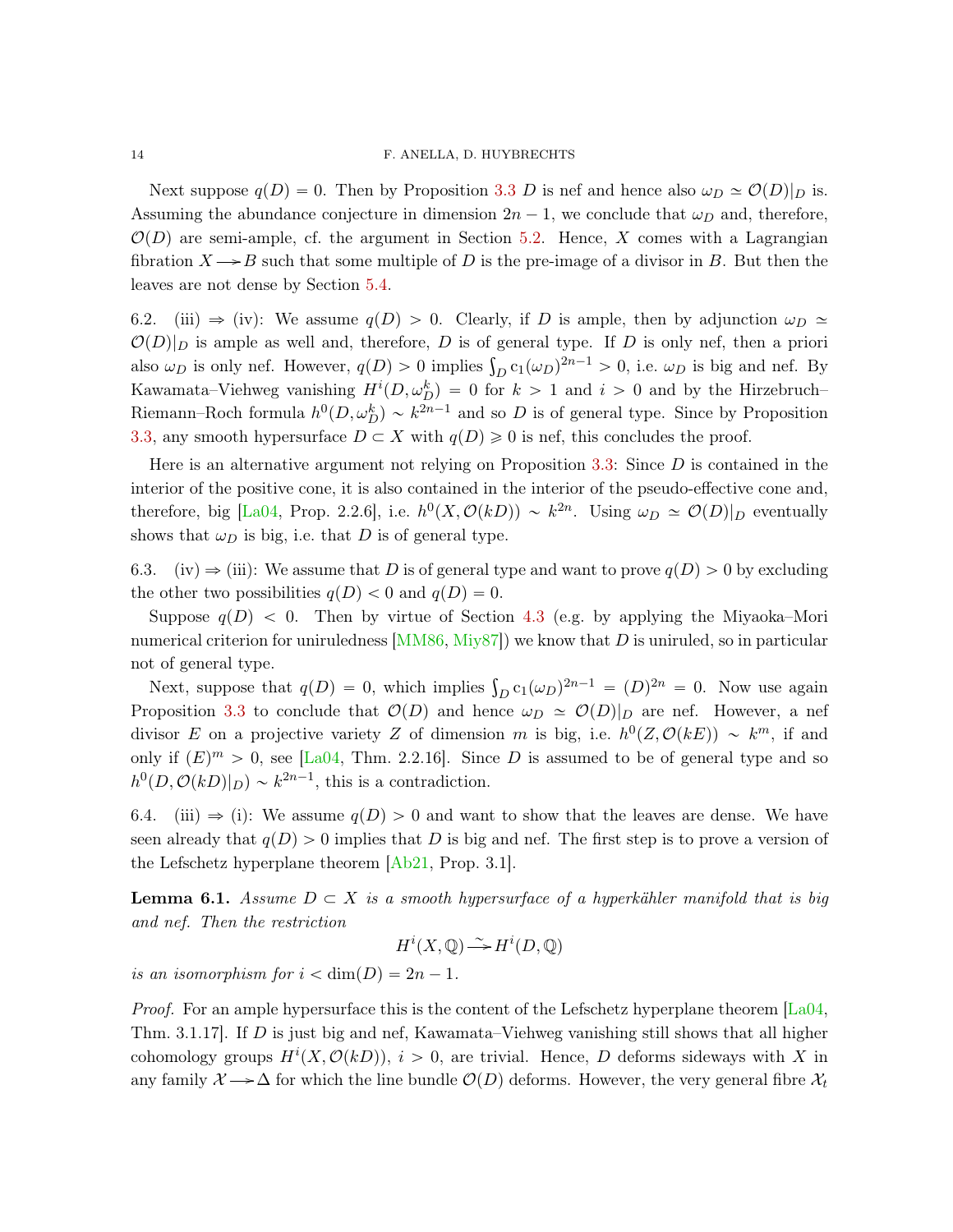<span id="page-14-5"></span>of the universal such deformation has Picard number one and, therefore, a generic deformation  $D_t \subset \mathcal{X}_t$  of  $D \subset X$  is ample [\[Hu99,](#page-18-15) Thm. 3.11]. Hence,  $H^i(\mathcal{X}_t, \mathbb{Q}) \longrightarrow H^i(D_t, \mathbb{Q})$  for  $i < \dim(D_t)$ by the classical Lefschetz hyperplane theorem. Since the assertion is topological, this suffices to conclude.<sup>[15](#page-14-0)</sup>

The key step is the following result [\[Ab21,](#page-17-2) Prop. 4.1].

<span id="page-14-3"></span>**Proposition 6.2** (Abugaliev). A smooth hypersurface  $D \subset X$  which is big and nef (or, equivalently,  $q(D) > 0$  cannot be covered by coisotropic varieties of codimension two.

*Proof.* Recall that a subvariety  $Z \subset X$  of codimension two is called coisotropic if the kernel of  $\sigma|_Z: \mathcal{T}_Z \longrightarrow \Omega_Z$  (over the smooth locus) is a sheaf of rank two, see Section [2.2.](#page-3-1)

First observe that by Lemma [6.1,](#page-13-3) there exists a class  $\alpha \in H^2(X, \mathbb{Q})$  with  $\alpha|_D = [Z] \in$  $H^2(D, \mathbb{Q})$ . Clearly, the class  $\alpha$  is of type  $(1, 1)$ . On the other hand, if  $Z \subset X$  is a coisotropic subvariety of codimension two, then  $0 = [Z] \wedge \sigma^{n-1} \in H^{2n+2}(X, \mathbb{C})$ . So, if  $Z \subset D$  is coisotropic and we write  $[Z] = \alpha|_D \in H^2(D, \mathbb{Q})$ , then  $0 = [D] \wedge \alpha \wedge \sigma^{n-1} \in H^{2n+2}(X, \mathbb{C})$ , which implies  $R_X[D] \wedge \alpha \wedge \sigma^{n-1} \wedge \bar{\sigma}^{n-1} = 0$  and, therefore,  $q(D, \alpha) = 0$ . Now use the well known formula

<span id="page-14-2"></span>(6.1) 
$$
q(\gamma_1, \gamma_2) \cdot \int_X \gamma_1^{2n} = 2q(\gamma_1) \cdot \int_X \gamma_1^{2n-1} \wedge \gamma_2,
$$

cf. [\[Hu02,](#page-18-16) Exer. 23.2] to deduce from  $q(D) > 0$ , cf. [Hu02, Exer. 23.2] to deduce from  $q(D) > 0$ ,  $\int_X [D]^{2n} > 0$ , and  $q(D, \alpha) = 0$ , that  $0 =$  $\chi[D]^{2n-1} \wedge \alpha = \int_Z[D]|_Z^{2n-2}$ . If D is ample, this is absurd. So we proved the stronger statement that an ample, smooth hypersurface  $D \subset X$  does not contain any coisotropic subvariety of codimension two.[16](#page-14-1)

If D is only big and nef, then  $q(D, \alpha) = 0$  still implies  $q(\alpha) < 0$  by the Hodge index theorem, If D is only big and net, then  $q(D, \alpha) = 0$  still implies  $q(\alpha) < 0$  by the Hodge mask theorem,<br>which in turn, by a formula [\[Ab21,](#page-17-2) Lem. 4.2] similar to [\(6.1\)](#page-14-2), gives  $\int_X [D]^{2n-2} \wedge \alpha \wedge \alpha < 0$ . On the other hand, if  $\alpha|_D = [Z_1] = [Z_2]$  with  $Y := Z_1 \cap Z_2 \subset D$  of codimension two in D or empty, then one obtains the contradiction  $0 \leq \int_Y D_Y^{\{2n-3\}} = \int_X [D]^{2n-2} \wedge \alpha \wedge \alpha < 0.$ 

Recall that a subvariety  $Z \subset D$  is called *invariant* under the characteristic foliation of the smooth hypersurface D if the leaf through any  $x \in Z$  is contained in Z or, equivalently, if  $\mathcal{F}|_Z \subset \mathcal{T}_D|_Z$  is contained in  $\mathcal{T}_Z$  (over the smooth locus of  $Z$ ).

The following result  $[Ab21, Thm. 0.5]$  $[Ab21, Thm. 0.5]$  is now a consequence of the above discussion. It concludes the proof of (iii)  $\Rightarrow$  (i) in Case (3).

<span id="page-14-4"></span>**Theorem 6.3** (Abugaliev). Assume  $D \subset X$  is a smooth hypersurface of a hyperkähler manifold X satisfying  $q(D) > 0$ . Then the generic leaf of the characteristic foliation on D is Zariski dense.

<span id="page-14-0"></span><sup>&</sup>lt;sup>15</sup>The original proof in  $[Ab21]$  uses the Kodaira–Akizuki–Nakano vanishing theorem. The above argument is quicker, but uses deformation theory and the projectivity criterion for hyperkähler manifolds.

<span id="page-14-1"></span><sup>&</sup>lt;sup>16</sup>In dimension four this says that a smooth ample hypersurface does not contain any smooth Lagrangian surface, see Section [8.2.](#page-16-0)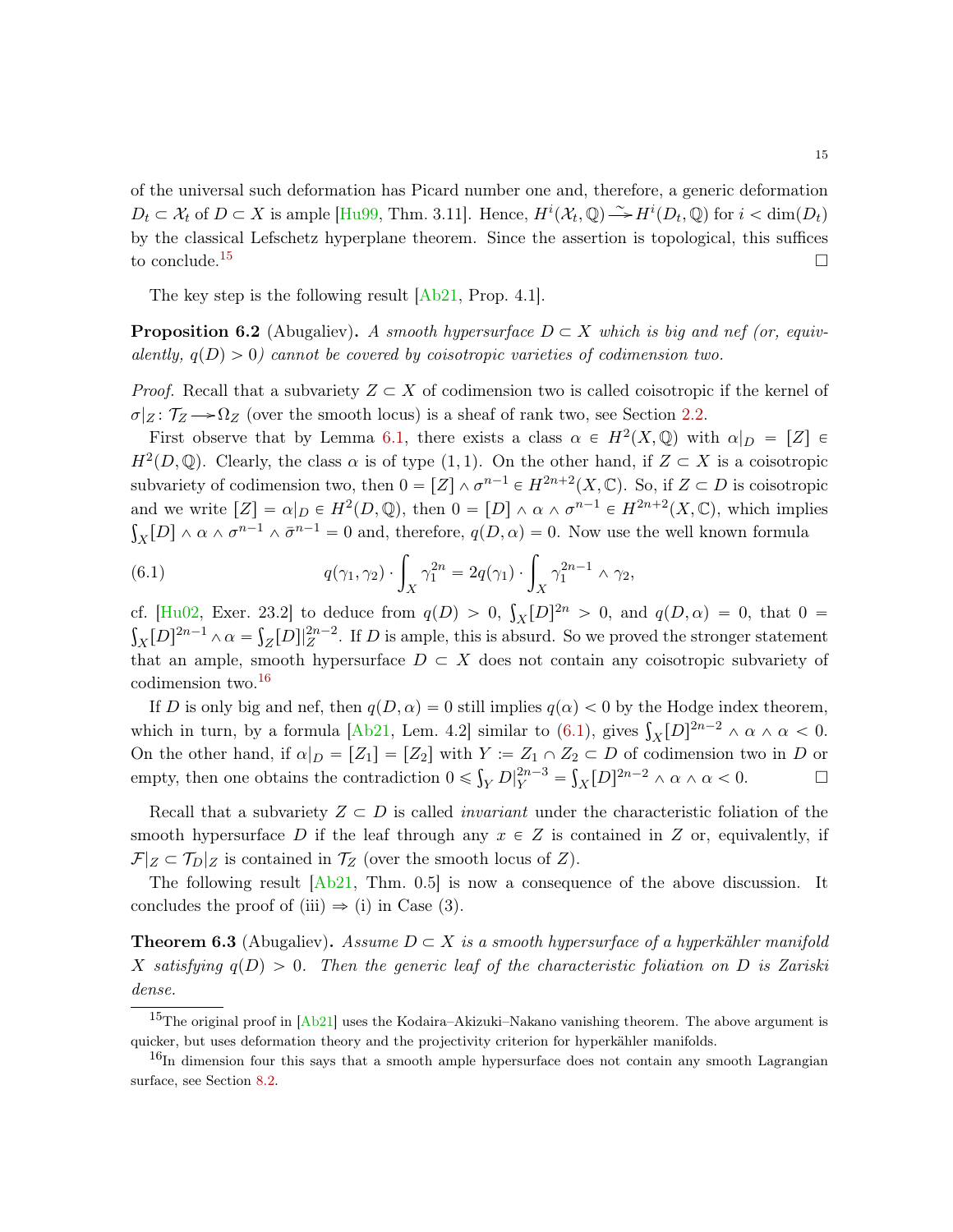### <span id="page-15-1"></span>16 F. ANELLA, D. HUYBRECHTS

*Proof.* If the generic leaf  $L \subset D$  is not Zariski dense, then its Zariski closure  $\bar{L} \subset D$  defines a proper closed subvariety  $Z \subset D$ . The family of all such leaves gives a covering family  $\{Z_t\}$  of D. Assume first that  $Z_t \subset D$  is of codimension two in X. Since  $Z_t = L$  is clearly invariant under the characteristic foliation and hence coisotropic by Corollary [2.6,](#page-4-3) (ii), this is a contradiction to Proposition [6.2.](#page-14-3)

If the subvarieties  $Z_t$  are of higher codimension, taking unions produces a covering family  $\{Z_s\}$  of D consisting of subvarieties of codimension two in X and such that each  $Z_s$  is a union of  $Z_t = \bar{L}$ . In particular, again to Lemma [6.3,](#page-14-4) each  $Z_s$  is coisotropic and one concludes as before.  $\Box$ 

<span id="page-15-0"></span>6.5. (iv)  $\Rightarrow$  (i): Of course, this direction is a consequence of the implications proved before, but we wish to mention a weaker statement due to Hwang–Viehweg that motivated much of the later work on characteristic foliations. They proved [\[HV10,](#page-18-0) Thm. 1.2] that the characteristic foliation of a smooth hypersurface  $D \subset X$  cannot be algebraic or, in other words, that dim  $L > 1$ .

## 7. Alternative summary

We think it is instructive to present the discussion structured in a slightly different way which makes it more evident where and how foliations are used.

7.1. (iii)  $\Rightarrow$  (iv): This part only involves more or less classical results and Proposition [3.3,](#page-6-3) i.e. the nefness of D if  $q(D) \geq 0$ .

Assume  $q(D) < 0$ . Then  $\int_D K_D \cdot H^{2n-2} < 0$  and by [\[MM86,](#page-18-7) [Miy87\]](#page-18-6) D is uniruled.

Assume  $q(D) = 0$ . Then D and hence  $\omega$  are nef by Proposition [3.3.](#page-6-3) Using abundance conjecture in dimension  $2n - 1$  combined with [\[DHP13\]](#page-18-12), one finds that D is semi-ample. Therefore,  $\mathcal{O}(k)$  defines a Lagrangian fibration  $f : X \rightarrow B$  for some  $k > 0$  and hence  $D = f^{-1}(f(D))$ (as sets).

Assume  $q(D) > 0$ . In this case D is of general type for which we gave two proofs: The one not using Proposition [3.3](#page-6-3) just observed that under these assumptions  $D$  is in the interior of the pseudo-effective cone and hence big.

7.2. (iv)  $\Rightarrow$  (iii): Again, only Proposition [3.3](#page-6-3) is used.

Assume D is uniruled. Then  $q(D) < 0$  is proved by excluding  $q(D) > 0$  and  $q(D) = 0$ . If  $q(D) > 0$ , then D is of general type as explained above. To exclude  $q(D) = 0$ , one distinguishes two cases: First, D is in the boundary of the movable cone, then  $\omega_D = \mathcal{O}(D)|_D$  is a limit of effective divisor and, therefore, pseudo-effective which contradicts  $D$  uniruled. Second, if  $D$  is not contained in the boundary of the movable cone, then  $D$  is in the interior of the pseudoeffective cone. Hence, D and  $\omega_D$  are big, contradicting D uniruled. Alternatively, one could again apply Proposition [3.3](#page-6-3) to see that D and hence  $\omega_D$  are nef, but the later clearly contradicts D uniruled.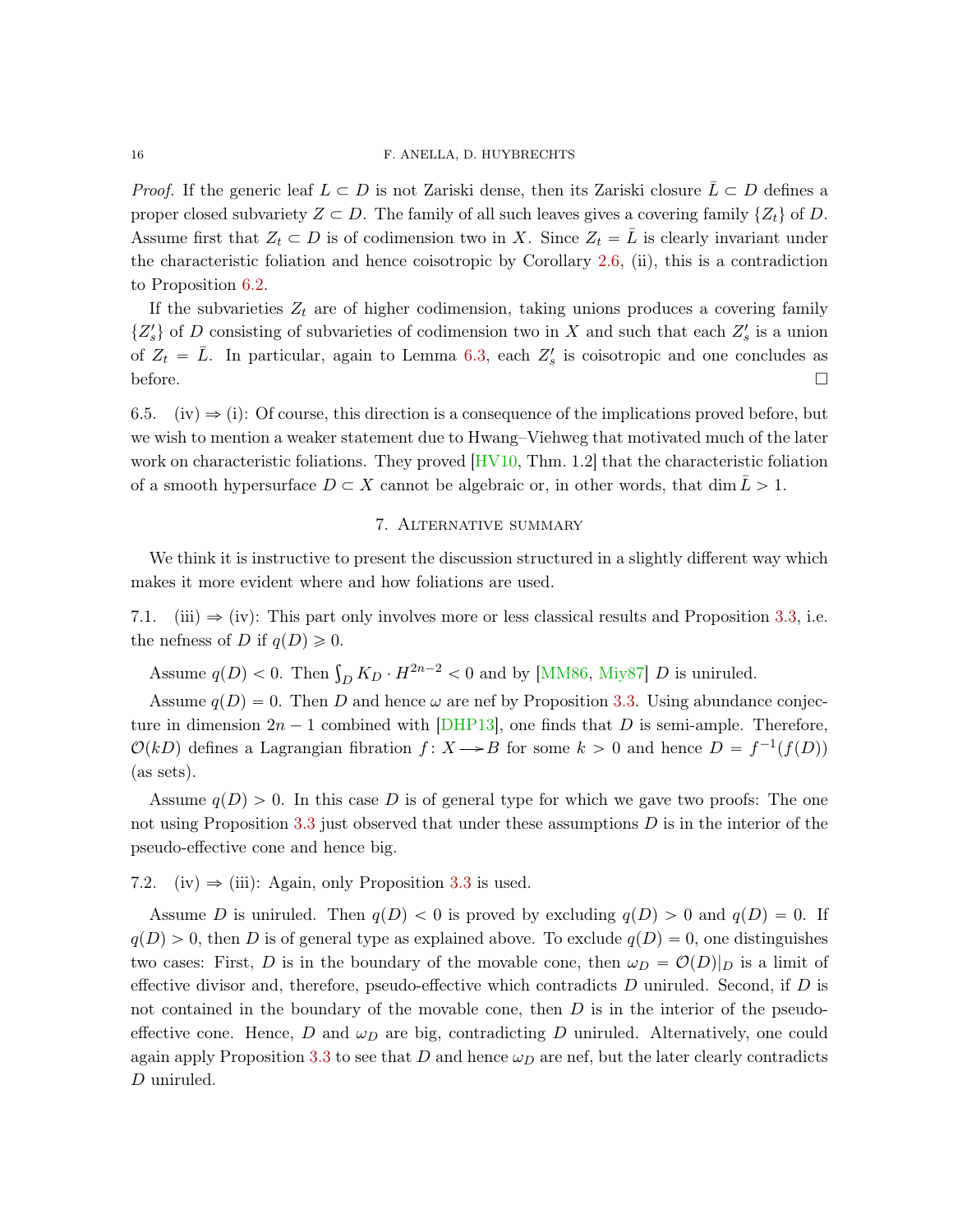<span id="page-16-1"></span>Assume  $D = f^{-1}(H)$  is the set theoretic pre-image of a hypersurface  $H \subset B$  in the base of a Lagrangian fibration  $f: X \rightarrow B$ . Then the classes  $[D], f^*[H] \in H^2(X, \mathbb{Z})$  are proportional. Since  $[H]^{n+1} = 0$ , also  $[D]^{n+1} = 0$  in  $H^{2n+2}(X, \mathbb{Z})$  and, therefore,  $q(D) = 0$ 

Assume D is of general type. Then  $q(D) > 0$  is proved by excluding  $q(D) < 0$  and  $q(D) = 0$ . Indeed, the later implies D uniruled as explained before. The former is excluded by observing that  $\omega_D$  is nef by Proposition [3.3](#page-6-3) and big, as D is of general type. However, this implies  $E_D K_D^{2n-1} > 0.$ 

### 8. Examples

8.1. We provide examples of divisors for the three situations when  $X = S^{[2]}$  for a K3 surface S.

(i) The natural example for Case (1) is the exceptional divisor  $D = E$  of the Hilbert–Chow morphism  $\pi: S^{[2]} \rightarrow S^{(2)}$ . It is well known that  $q(E) = -2$  and it is a  $\mathbb{P}^1$  bundle over the diagonal of  $S^{(2)}$ . More explicitly:

• The divisor E is naturally isomorphic to  $\mathbb{P}(\Omega_S)$ .

• The restriction of the symplectic form of  $S^{[2]}$  to E is the pullback of the symplectic form on S via the projection  $\mathbb{P}(\Omega_S) \longrightarrow S$ .

• The characteristic foliation F is the relative tangent bundle  $\mathcal{T}_{\pi}$  of the map  $\pi \colon \mathbb{P}(\Omega_S) \to S$ .

• The leaves are the  $\mathbb{P}^1$  contracted by the Hilbert–Chow morphism, that via the identification with  $\mathbb{P}(\Omega_S)$  is just the projection to S. Hence, S is the space of leaves  $D/\mathcal{F}$ .

(ii) Assume that S admits a genus one fibration. Then its Hilbert scheme  $S^{[2]}$  of two points admits a natural Lagrangian fibration over the Hilbert scheme of two points on  $\mathbb{P}^1$ , i.e.  $\mathbb{P}^2$ . Denote by  $S_{t_0}$  a smooth fibre of  $S \to \mathbb{P}^1$  over a point t. Then the subvariety of  $S^{[2]}$  given by  $D = \{ \{p, q\} \mid p \in S_{t_0} \}$  satisfies:

- It is a smooth divisor with  $q(D) = 0$ .
- Its image in  $\mathbb{P}^2$  is the line described by  $\{t_0, t\}, t \in \mathbb{P}^1$ .

• The leaves of the characteristic foliation on  $D$  are contained in the fibres  $S_t$  but are not compact, i.e. they are dense in the fibres.

<span id="page-16-0"></span>8.2. If the hypersurface  $D \subset X$  is not smooth, then typically the conditions (i)-(iv) are not equivalent.

(i) Let us first discuss this in Case (2). Consider the discriminant divisor  $\Delta \subset X$  of a Lagrangian fibration  $f: X \rightarrow B$ . In general it is not an irreducible divisor. By [\[HO09,](#page-18-13) Thm. 1.2] the characteristic foliation of any irreducible component of  $\Delta$  is algebraically integrable. Assume that there is a component of D of  $\Delta$  such that  $D = f^{-1}(\pi(D))$ . This happens for instance if X is general among the hyperkähler with a Lagrangian fibration. Then,  $q(D) = 0$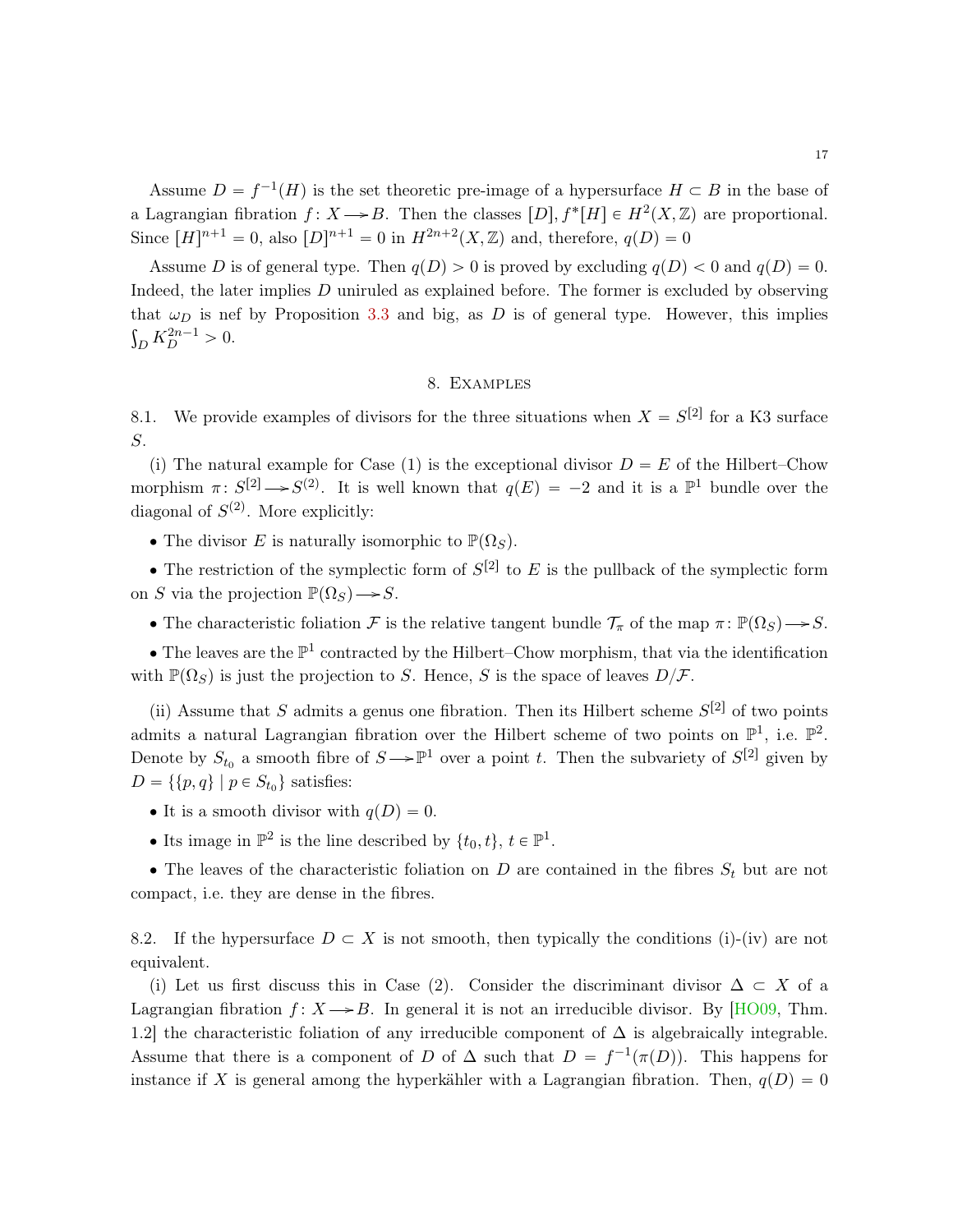but its characteristic foliation is algebraically integrable. This divisor satisfies (iii) and (iv) of Case (2) but not (i).

For a divisor such that  $D \neq f^{-1}(f(D))$  we see that in Case (2) also (iv)  $\Rightarrow$  (iii) does not hold for singular divisors.

(ii) We turn to Case (3). Consider a smooth cubic fourfold  $Y \subset \mathbb{P}^5$  and its Fano variety of lines  $X := F(Y)$ , which is a hyperkähler fourfold. The set of lines contained in a hyperplane section  $Y \cap H$  is a Lagrangian surface  $F(Y \cap H) \subset X$  which for generic H is smooth and of general type. For a one-dimensional family  $\{Y \cap H_t\}$  of hyperplane sections these Lagrangian surfaces sweep out a hypersurface  $D \subset X$ . Since for a generic cubic fourfold,  $X = F(Y)$  has Picard number one, one has  $q(D) > 0$ .

According to Corollary [2.6,](#page-4-3) (i), any leaf that intersects a generic  $F(Y \cap H_t)$  is contained in it. However, if D were smooth, then the results if Section  $6.4$  would imply that the generic leaf is dense. Contradiction. Hence, D cannot be smooth (for whatever one-dimensional family of hyperplane section  $\{Y \cap H_t\}$ .

In particular this is an example of a singular divisor that satisfies (iii) and (iv) of Case (3) but does not satisfy (i).

More abstractly, a smooth ample hypersurface  $D \subset X$  in a hyperkähler fourfold does not contain any Lagrangian surface, cf. proof of Proposition [6.2.](#page-14-3) In particular, for a general cubic fourfold Y, a smooth Lagrangian surface  $F(Y \cap H_t)$  cannot be contained in any smooth divisor of  $X = F(Y)$ .

### **REFERENCES**

- <span id="page-17-1"></span>[Ab19] R. Abugaliev Characteristic foliation on vertical hypersurfaces on holomorphic symplectic manifolds with Lagrangian fibration. arXiv:1909.07260. [1,](#page-0-0) [13](#page-12-3)
- <span id="page-17-2"></span>[Ab21] R. Abugaliev Characteristic foliation on hypersurfaces with positive Beauville–Bogomolov–Fujiki square. arXiv:2102.02799. [1,](#page-0-0) [14,](#page-13-4) [15](#page-14-5)
- <span id="page-17-0"></span>[AC14] E. Amerik and F. Campana Characteristic foliation on non-uniruled smooth divisors on projective hyperkähler manifolds. J. Lond. Math. Soc. 95 (2014), 115–127. [1,](#page-0-0) [8,](#page-7-3) [12](#page-11-5)
- <span id="page-17-7"></span>[AG16] E. Amerik and L. Guseva On the characteristic foliation on a smooth hypersurface in a holomorphic symplectic fourfold. arxiv:1611.00416 (2016). [12](#page-11-5)
- <span id="page-17-4"></span>[BMcQ16] F. Bogomolov, M. McQuillan Rational curves on foliated varieties. Foliation theory in algebraic geometry, 21–51, Simons Symp., Springer, Cham, 2016. [7](#page-6-4)
- <span id="page-17-5"></span>[Bo01] J.-B. Bost Algebraic leaves of algebraic foliations over number fields. Publ. Math. Inst. Hautes Études Sci. 93 (2001), 161–221. [7](#page-6-4)
- <span id="page-17-6"></span>[Bo04] S. Boucksom Divisorial Zariski decompositions on compact complex manifolds. Ann. Sci. Éc. Norm. Supér. 37 (2004), 45–76. [11](#page-10-6)
- <span id="page-17-8"></span><span id="page-17-3"></span>[CN85] C. Camacho, A. Nito Geometric Theory of Foliations. Springer (1985). [5](#page-4-4)
- [De81] P. Deligne Le groupe fondamental du complément d'une courbe plane n'ayant que des point doubles ordinaires est abélien (d'après W. Fulton). Bourbaki Seminar, Vol. 1979/80, Springer, Berlin (1981), 1–10. [13](#page-12-3)